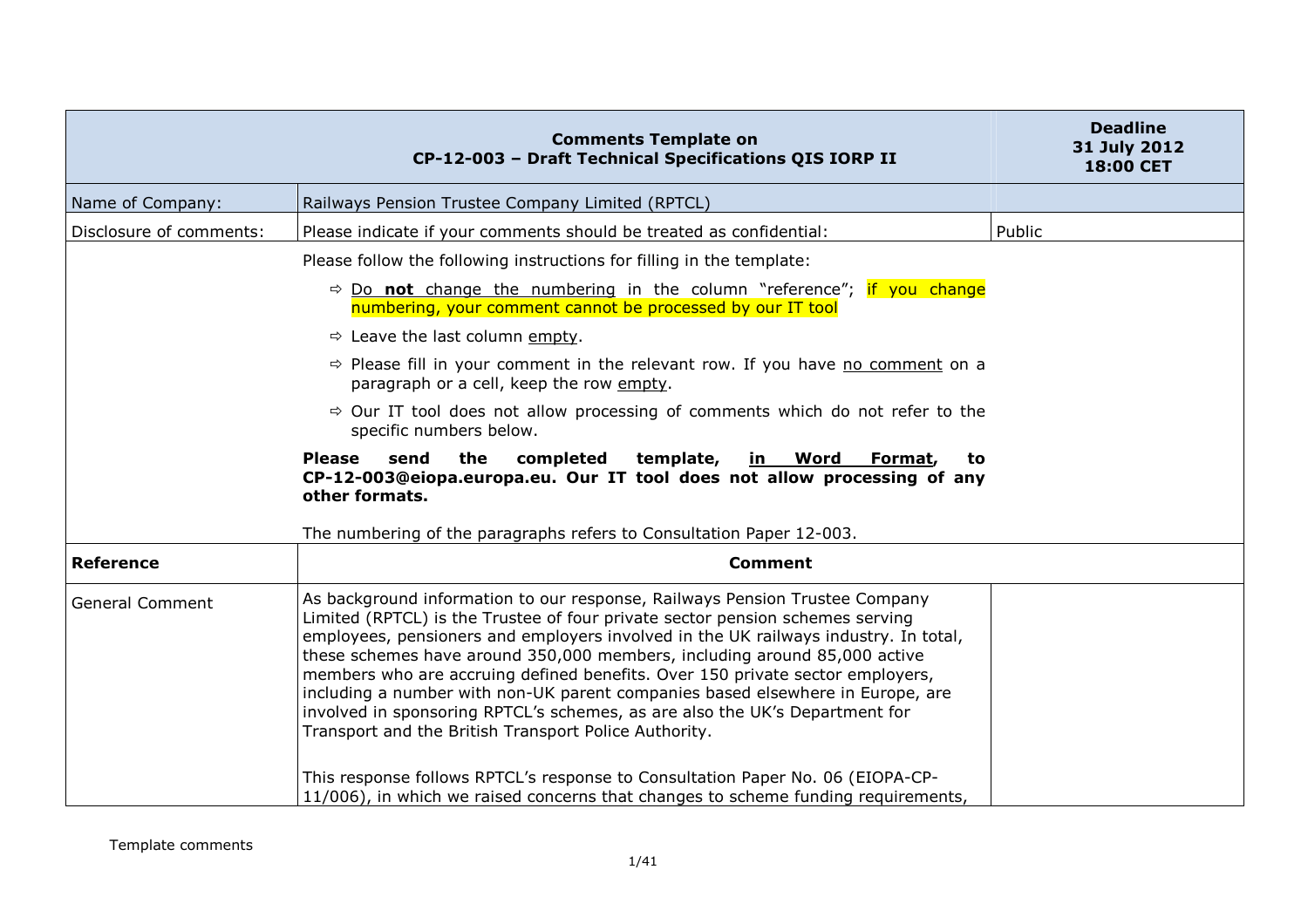|        | <b>Comments Template on</b><br>CP-12-003 - Draft Technical Specifications QIS IORP II                                                                                                                                                                                                                                                                                                                                                                                     | <b>Deadline</b><br>31 July 2012<br>18:00 CET |
|--------|---------------------------------------------------------------------------------------------------------------------------------------------------------------------------------------------------------------------------------------------------------------------------------------------------------------------------------------------------------------------------------------------------------------------------------------------------------------------------|----------------------------------------------|
|        | as part of the review of the IORP Directive, may have a very significant and adverse<br>financial impact on our members. We continue to have such concerns.                                                                                                                                                                                                                                                                                                               |                                              |
|        | In addition to our overall concerns, we have some comments relating to the<br>Consultation, which are set out under the appropriate question. However, we have not<br>addressed every question within the consultation.                                                                                                                                                                                                                                                   |                                              |
|        | As a further general comment, RPTCL considers that the timescale provided for the<br>consultation period has been unreasonably short, especially given the highly technical<br>nature of the consultation material and the potential significance of the issue to IORPs.<br>We see no good reason why the normal three month consultation period could not<br>have been adopted.                                                                                          |                                              |
| Q1.    | RPTCL notes that the QIS specification, as drafted, does not set out the consequence<br>of a holistic balance sheet not being balanced. Such a scenario seems quite possible<br>for IORPs and, in general, they cannot raise additional capital other than from sponsor<br>support, which would not improve the holistic balance sheet position.                                                                                                                          |                                              |
|        | In addition, the QIS does not appear to address the impact of the additional expenses<br>that IORPs and their sponsoring employers would incur relating to the implementation<br>of a holistic balance sheet approach to pension scheme funding. The additional<br>expense burden can be expected to be significant and should be captured within the<br>QIS.                                                                                                             |                                              |
|        | It is also noted that section 1.9 is titled 'First QIS for IORPs'. We hope that any<br>consequences unforeseen at the outset of this QIS can be considered in further QISs<br>and used to refine development plans for any revised IORP Directive. This approach<br>would ensure that any issues emerging are addressed prior to implementation and<br>would appear to mirror the approach used in the the development and implementation<br>of Solvency II for insurers. |                                              |
| $Q2$ . | Although the adjustment and security mechanisms are generally taken into account,<br>there is a significant aspect of RPTCL's IORPs that is not taken account of within the                                                                                                                                                                                                                                                                                               |                                              |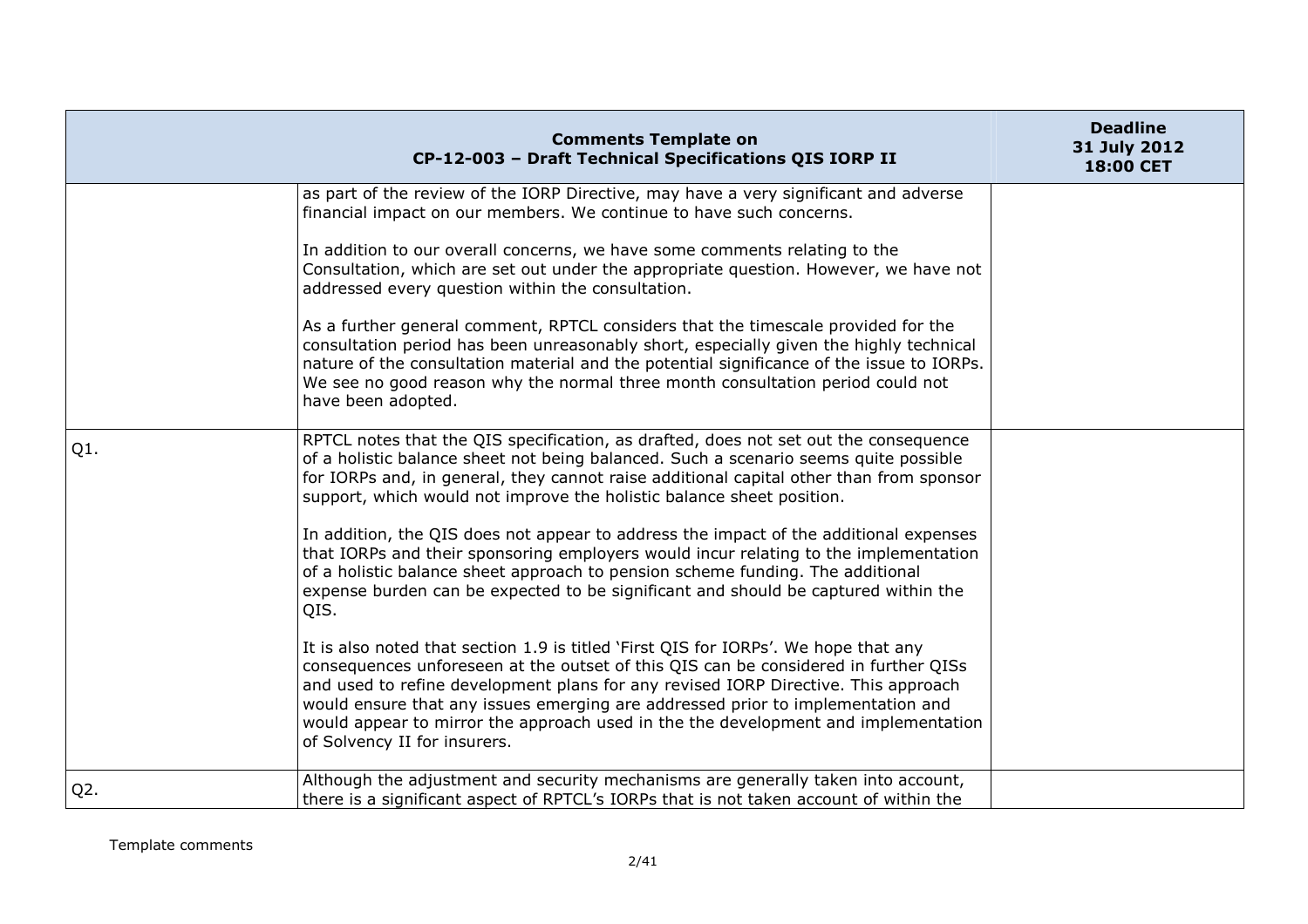|     | <b>Comments Template on</b><br>CP-12-003 - Draft Technical Specifications QIS IORP II                                                                                                                                                                                                                                                                                                                                                                                                                                                                                 | <b>Deadline</b><br>31 July 2012<br>18:00 CET |
|-----|-----------------------------------------------------------------------------------------------------------------------------------------------------------------------------------------------------------------------------------------------------------------------------------------------------------------------------------------------------------------------------------------------------------------------------------------------------------------------------------------------------------------------------------------------------------------------|----------------------------------------------|
|     | QIS.                                                                                                                                                                                                                                                                                                                                                                                                                                                                                                                                                                  |                                              |
|     | The majority of RPTCL's pension schemes are shared cost arrangements with 40% of<br>total contributions, including those required to meet any shortfall of assets relative to<br>technical provisions, being met by contributing members to the schemes. In our case,<br>there are around 85,000 such members and RPTCL has concerns that the combination<br>of the holistic balance sheet and the adjustment mechanisms could have a very<br>significant and adverse financial impact on these people. Indeed some may effectively<br>be forced to leave the scheme. |                                              |
|     | RPTCL recommends that allowance for shared cost schemes - or other arrangments<br>which require members to assist with the funding of shortfalls - and the potential<br>increase in member contribution rates is made within the QIS. Within this, account<br>should be taken of the relatively limited ability for contributing members to make any<br>significant increase to their contributions in the future when the IORP has fewer assets<br>than those required to cover liabilities.                                                                         |                                              |
| Q3. | RPTCL considers that the technical specification is too complex to be understood by<br>the majority of IORPs. Given the potential impact of a revised IORP Directive on many<br>IORPs within various Member States, it is important that the technical specification -<br>and what it is aiming to achieve $-$ is widely understood.                                                                                                                                                                                                                                  |                                              |
|     | RPTCL also notes that the derivation of many of the parameters and formulae have<br>not been explained and an explanation of the relevance or appropriateness of specific<br>probabilities (such as 99.5%) to IORPs has not been provided. IORPs, by their nature,<br>are long-term vehicles: whilst we agree that short-term "balance sheet" solvency<br>measures are important for many other financial institutions, it is less relevant to<br>IORPs than ensuring a very high probability that pensions will be paid in full over the<br>lifetime of the IORP.    |                                              |
|     | Providing less detailed information and high level principles would seem to be more<br>appropriate.                                                                                                                                                                                                                                                                                                                                                                                                                                                                   |                                              |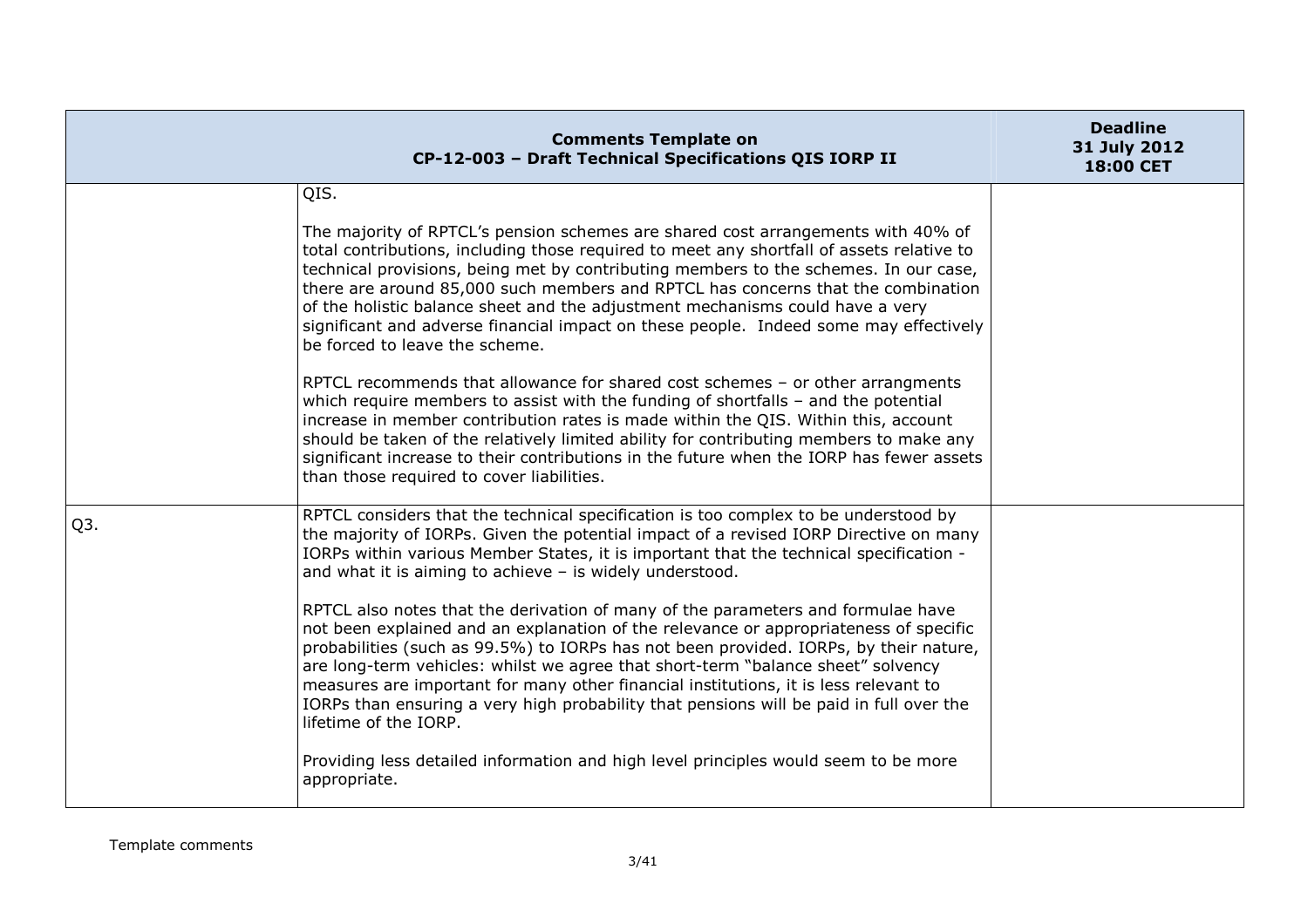|     | <b>Comments Template on</b><br>CP-12-003 - Draft Technical Specifications QIS IORP II                                                                                                                                                                                                                                                                                                                                                                                                                                                                                                                                                                                                   | <b>Deadline</b><br>31 July 2012<br>18:00 CET |
|-----|-----------------------------------------------------------------------------------------------------------------------------------------------------------------------------------------------------------------------------------------------------------------------------------------------------------------------------------------------------------------------------------------------------------------------------------------------------------------------------------------------------------------------------------------------------------------------------------------------------------------------------------------------------------------------------------------|----------------------------------------------|
| Q4. | No, RPTCL expects that only the largest IORPs can feasibly carry out the calculations<br>proposed with appropriate accuracy. The costs, which are likely to be material, will<br>invariably fall on IORPs and their sponsors.                                                                                                                                                                                                                                                                                                                                                                                                                                                           |                                              |
|     | If EIOPA has not already done so, RPTCL recommends that it should obtain details of<br>the costs involved in developing and implementing Solvency II within the insurance<br>industry, from which an estimate of the likely costs of implementing a revised IORP<br>Directive could be derived. An assessment could then be made of whether any<br>benefits of a new solvency regime are sufficiently high to justify the sizeable<br>implementation costs. Moreover, if the regulatory response to an imbalance in the<br>holistic balance sheet includes an increase in contributions, the potential impact of this<br>on employer and member behaviours should be analysed.          |                                              |
| Q5. | RPTCL doubts that the guidance is sufficiently detailed to enable different IORPs and<br>different Member States to interpret it in a consistent manner.                                                                                                                                                                                                                                                                                                                                                                                                                                                                                                                                |                                              |
|     | Within HBS.4.12, RPTCL notes the possibility of additional fact-finding being carried<br>out relating to the possibility of the ending of a scheme/contract. RPTCL believes that<br>it should be clarified that 1 applies where the IORP or the sponsor (or both parties, in<br>agreement) has the possibility to adjust or end the future accrual of benefits.                                                                                                                                                                                                                                                                                                                         |                                              |
|     | In our particular case, RPTCL's IORPs have members who need to be provided with a<br>certain level of future service benefit as a consequence of legislative requirements,<br>although the members themselves can opt to waive some or all of these future service<br>rights. For example, members can be offered the choice of waiving aspects of their<br>future service rights if the contributions otherwise required of them become<br>unaffordable and, in practice, some members have already made such an election. As<br>it stands, the technical specifications do not appear to allow for this type of scenario,<br>so RPTCL believes that it should be given consideration. |                                              |
| Q6. | It seems unclear to RPTCL what the rationale is for some of the simplifications<br>proposed and some of the proposals do not seem appropriate.                                                                                                                                                                                                                                                                                                                                                                                                                                                                                                                                          |                                              |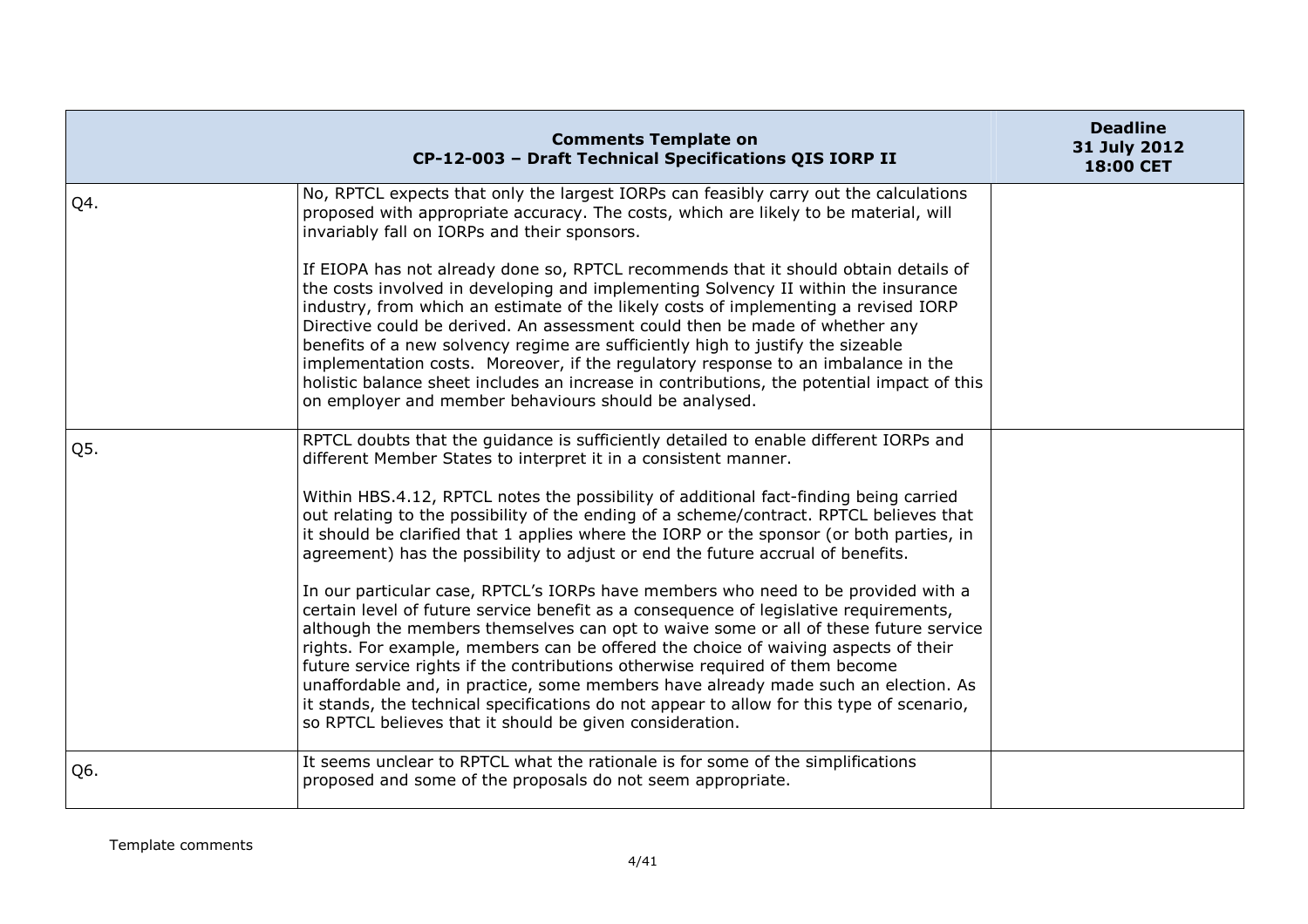|     | <b>Comments Template on</b><br>CP-12-003 - Draft Technical Specifications QIS IORP II                                                                                                                                                                                                                                                                                                                                                                                                                                                                                                                                                                                                                                                                                                                                                                                                                                                                                                                                                                                                                                                                                             | <b>Deadline</b><br>31 July 2012<br>18:00 CET |
|-----|-----------------------------------------------------------------------------------------------------------------------------------------------------------------------------------------------------------------------------------------------------------------------------------------------------------------------------------------------------------------------------------------------------------------------------------------------------------------------------------------------------------------------------------------------------------------------------------------------------------------------------------------------------------------------------------------------------------------------------------------------------------------------------------------------------------------------------------------------------------------------------------------------------------------------------------------------------------------------------------------------------------------------------------------------------------------------------------------------------------------------------------------------------------------------------------|----------------------------------------------|
| Q7. | RPTCL notes that reference is made to use of 'the most recent mortality tables' and we<br>have two specific comments to make relating to this:                                                                                                                                                                                                                                                                                                                                                                                                                                                                                                                                                                                                                                                                                                                                                                                                                                                                                                                                                                                                                                    |                                              |
|     | 1. 'The most recent mortality tables' available in a particular Member State may<br>be less relevant to a particular IORP than other, potentially older, tables that<br>have been produced for a particular IORP or are relevant to the scheme-<br>specific experience of the IORP. For example, RPTCL's pension schemes have<br>around 150,000 pensioners and, consequently, we consider it more appropriate<br>to use scheme-specific mortality data as part of selecting an appropriate<br>mortality table rather than routinely using the most recent UK mortality tables.<br>2. For those IORPs where use of a standard table available in a particular Member<br>State may be appropriate, consideration should be given to the relevance of<br>the population sample used within the production of 'the most recent mortality<br>tables' to the IORP. In many cases, the most widely available mortality tables<br>are based on life assurance mortality experience within a Member State and<br>the mortality rates within it may not be fully relevant to the membership of<br>IORPs.<br>RPTCL therefore considers that IORPs should be permitted to use any standard or |                                              |
|     | scheme-specific table that best fits the demographic profile of an IORP, even if this<br>means departure from use of the most recent mortality tables.                                                                                                                                                                                                                                                                                                                                                                                                                                                                                                                                                                                                                                                                                                                                                                                                                                                                                                                                                                                                                            |                                              |
| Q8. | Yes, although please note the comments provided in Q5 with regard to the valuing of<br>future service rights.                                                                                                                                                                                                                                                                                                                                                                                                                                                                                                                                                                                                                                                                                                                                                                                                                                                                                                                                                                                                                                                                     |                                              |
| Q9. | RPTCL does not agree with making an allowance for reductions in benefits in the event<br>of sponsor default within the best estimate calculation. Given that one of the<br>objectives stated in 2011 for the review of the IORP Directive was to 'enhance<br>protection of members and beneficiaries', it would seem counter-intuitive to make<br>allowance within the technical provisions for benefit reductions in the event of sponsor<br>default.                                                                                                                                                                                                                                                                                                                                                                                                                                                                                                                                                                                                                                                                                                                            |                                              |
|     | As an example, members of RPTCL's pension schemes which are eligible for entry to<br>the UK's Pension Protection Fund may typically have their benefits reduced by 10%                                                                                                                                                                                                                                                                                                                                                                                                                                                                                                                                                                                                                                                                                                                                                                                                                                                                                                                                                                                                            |                                              |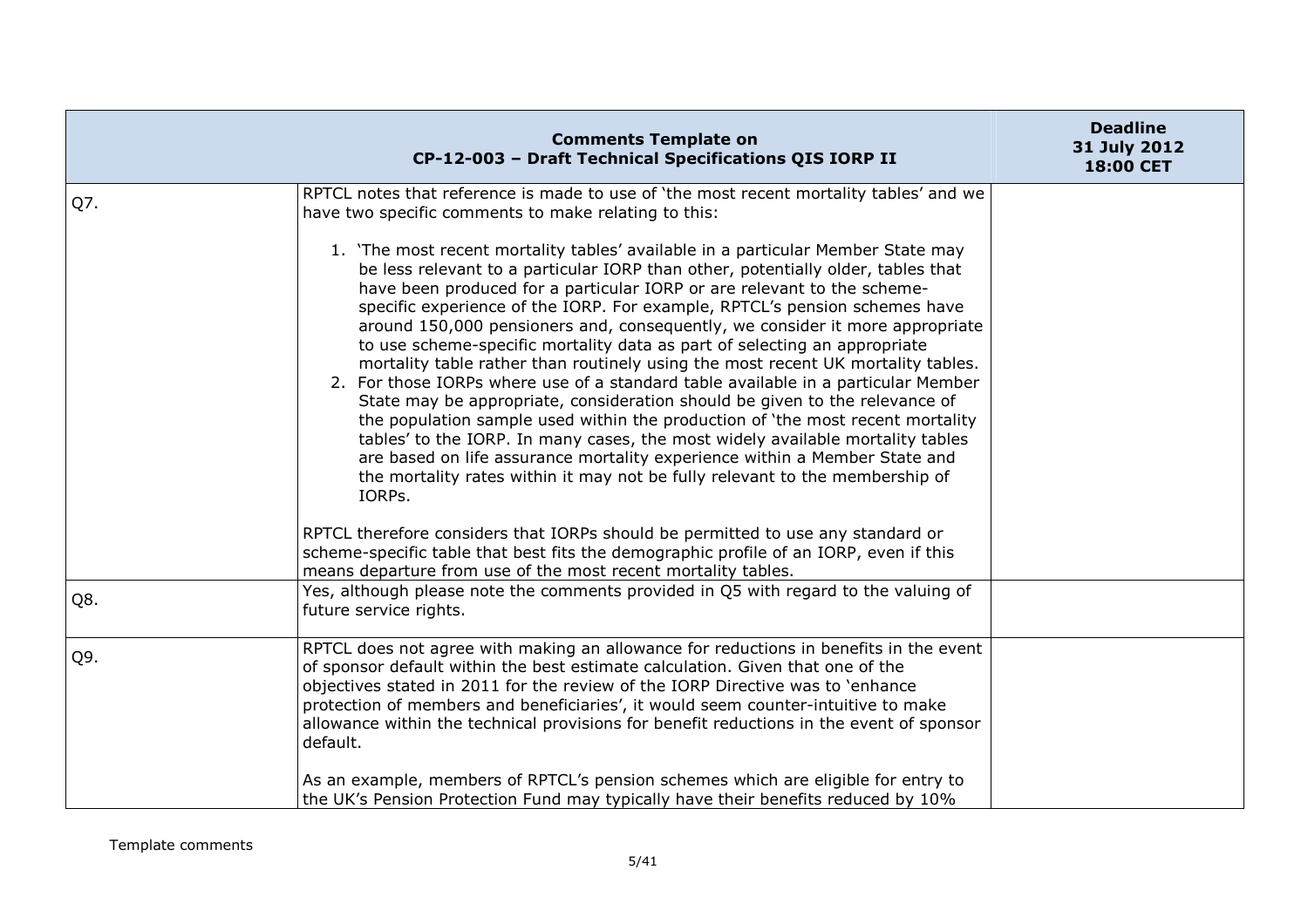|      | <b>Comments Template on</b><br>CP-12-003 - Draft Technical Specifications QIS IORP II                                                                                                                                                                                                                                                                                                                                                                                                                                                                                                                                                                                                                                                                                                                                | <b>Deadline</b><br>31 July 2012<br>18:00 CET |
|------|----------------------------------------------------------------------------------------------------------------------------------------------------------------------------------------------------------------------------------------------------------------------------------------------------------------------------------------------------------------------------------------------------------------------------------------------------------------------------------------------------------------------------------------------------------------------------------------------------------------------------------------------------------------------------------------------------------------------------------------------------------------------------------------------------------------------|----------------------------------------------|
|      | with effect from the date of any sponsor default and receive limited or no indexation in<br>benefits from that point. In value terms, benefits paid by the pension protection<br>scheme may equate to around 70% of those available from the IORP. However, RPTCL<br>would not consider it appropriate to make any allowance for benefit reductions of this<br>level within the technical provisions of one of our IORPs, even if the possibility of<br>sponsor default seemed a possible or likely outcome.                                                                                                                                                                                                                                                                                                         |                                              |
| Q10. | RPTCL has no comments to make on this question, although please do not treat this as<br>our agreement with the principles put forward for the valuation of sponsor support and<br>pension protection schemes.                                                                                                                                                                                                                                                                                                                                                                                                                                                                                                                                                                                                        |                                              |
| Q11. | We do not consider that the use of credit ratings are necessarily a reliable guide to the<br>probability of default of a sponsor. In our case, RPTCL employs expert covenant<br>assessors and uses an extensive approach to covenant assessment which enables us<br>to have a far more sponsor-specific assessment of potential sponsor default than a<br>percentage based on a credit rating, which may itself be out of date. Our approach<br>also involves updating the covenant assessment of the sponsors of our IORPs at least<br>annually.<br>RPTCL therefore considers the use of specific covenant assessments for the setting of<br>probability of default as a better approach than use of credit ratings. However, we<br>accept that use of credit ratings may be the only viable option for some IORPs. |                                              |
| Q12. | Whilst we understand that you are seeking to allocate a value to sponsor support in a<br>holistic balance sheet for the QIS, we are concerned that the proposed approach may<br>in a number of aspects be overly-simplistic for many situations and could result in<br>materially misleading results - even for a preliminary analysis solely for QIS purposes.<br>IORP sponsors will, in practice, have vastly different and highly specific attributes to<br>their available support. As practical issues, we observe that the availability of<br>discounted cash flow forecasts in appropriate detail over long time horizons for a<br>number of sponsors may be limited; and a number of public (and other) companies                                                                                            |                                              |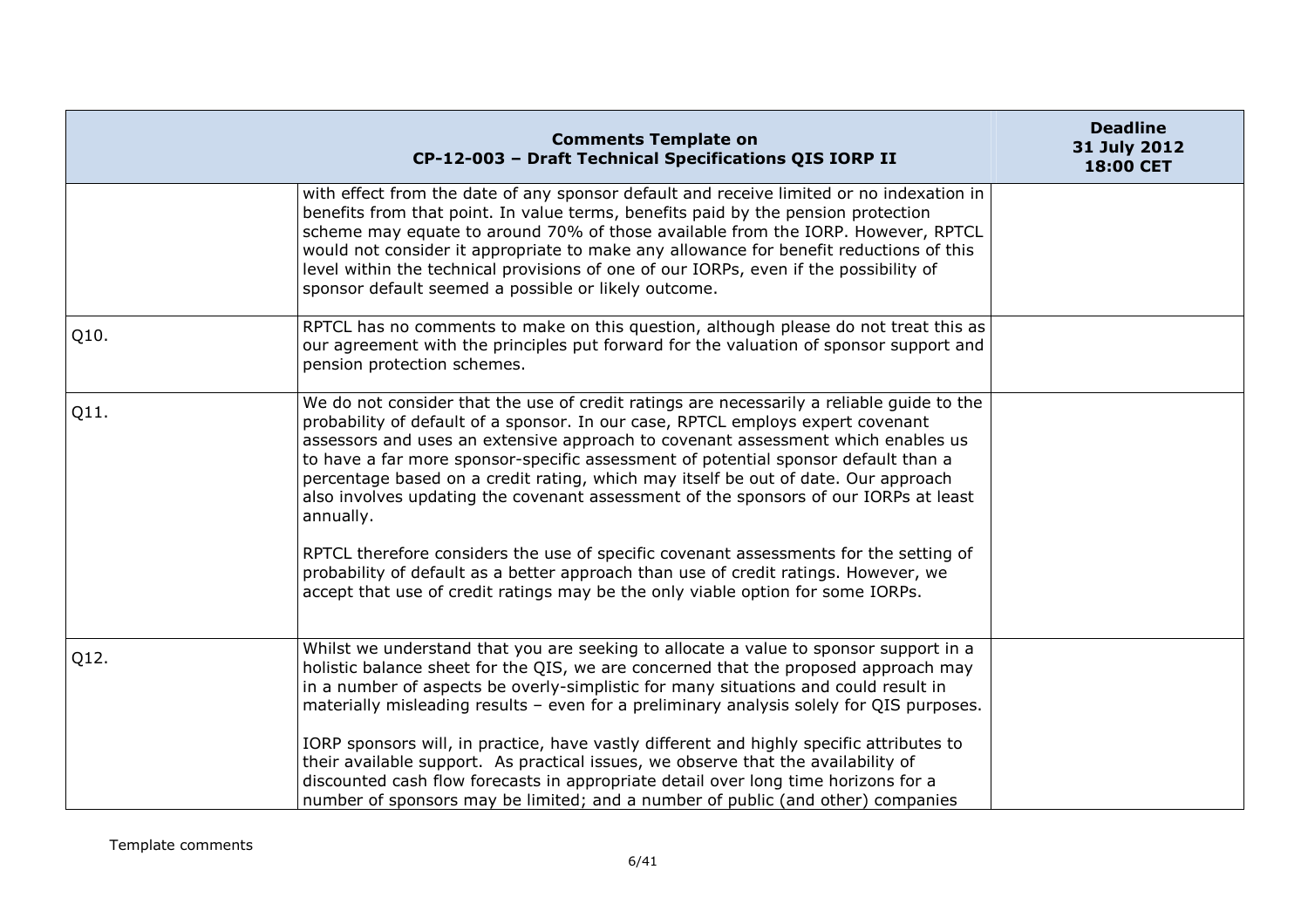| <b>Comments Template on</b><br>CP-12-003 - Draft Technical Specifications QIS IORP II                                                                                                                                                                                                                                                                                                                                                                                                                                                                                                                                                                                                                                                                                                                                                                                                                                                                                                                                       | <b>Deadline</b><br>31 July 2012<br>18:00 CET |
|-----------------------------------------------------------------------------------------------------------------------------------------------------------------------------------------------------------------------------------------------------------------------------------------------------------------------------------------------------------------------------------------------------------------------------------------------------------------------------------------------------------------------------------------------------------------------------------------------------------------------------------------------------------------------------------------------------------------------------------------------------------------------------------------------------------------------------------------------------------------------------------------------------------------------------------------------------------------------------------------------------------------------------|----------------------------------------------|
| may be reluctant to share forward-looking information of this nature. To be<br>proportionate, it may be helpful to have a category of sponsors which do not have to<br>provide detailed analysis where there is clear evidence that their IORP obligations are<br>very small relative to their enterprises as a whole (as evidenced by a market<br>capitalisation or published net asset position).                                                                                                                                                                                                                                                                                                                                                                                                                                                                                                                                                                                                                         |                                              |
| Evaluating sponsor support is a multi-dimensional exercise requiring consideration of a<br>range of factors including inter alia an understanding of the sponsor's markets and its<br>market dynamics; its historic and prospective financial performance; its balance sheet<br>strength - including the composition of assets and liabilities; cash flow; the competing<br>claims of other creditors - including the ranking of any security arrangements and<br>other IORPs; and contingencies, risks and sensitivities.                                                                                                                                                                                                                                                                                                                                                                                                                                                                                                  |                                              |
| We believe that the approach suggested in the document $-$ which we do acknowledge<br>is for a QIS and allows for tailored responses by IORPs and their sponsors - may not<br>pick up on a number of key issues which could materially affect the analysis but which<br>could be considered in a more holistic consideration of sponsor support using a<br>"principles based" rather than formulaic approach. For example: a property company<br>with a balance sheet substantially underpinned by real estate may well offer a<br>significantly different recovery to a manufacturing company with an equivalent amount<br>of diverse assets including inventory and intangibles; secured creditors may absorb all<br>available assets in circumstances where the IORP itself is unsecured - but equally the<br>IORP may benefit from some form of security structure; and a sponsor may have<br>multiple IORPs requiring an analysis of their respective positions to determine true<br>underlying balance sheet support. |                                              |
| Finally, we observe that:<br>the approach does not appear to reference results from models to actual market<br>$\bullet$<br>capitalisations and transaction values for listed sponsors or sponsors where a<br>recent market price has been set in a transaction; and<br>it should be made clear that the cap on recognized sponsor support is based on<br>$\bullet$<br>technical provisions plus the risk margin, otherwise it is not possible for the                                                                                                                                                                                                                                                                                                                                                                                                                                                                                                                                                                      |                                              |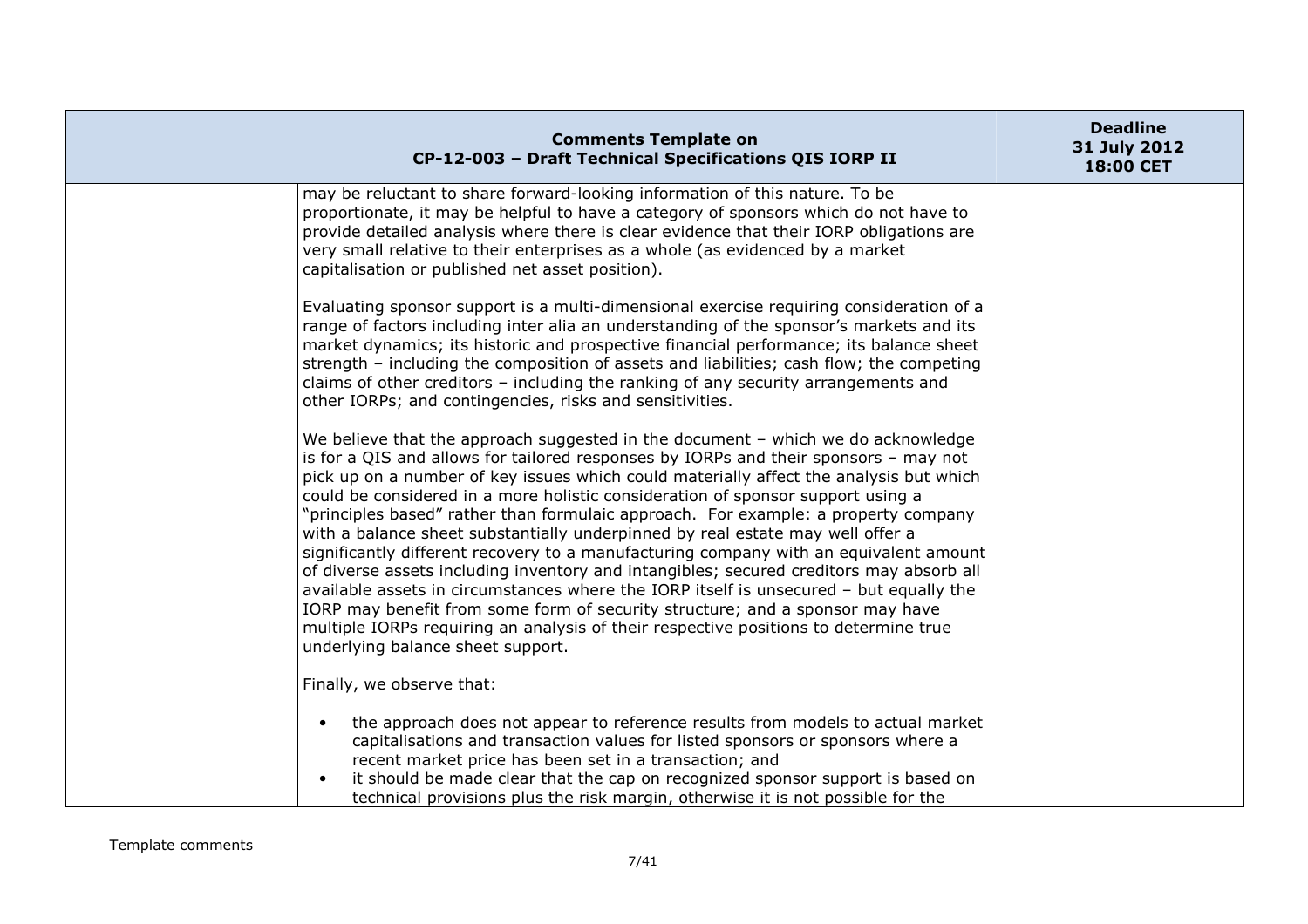|      | <b>Comments Template on</b><br>CP-12-003 - Draft Technical Specifications QIS IORP II                                                                                                                                                                                                                                                                                                                                                                                                                                                                                                                  | <b>Deadline</b><br>31 July 2012<br><b>18:00 CET</b> |
|------|--------------------------------------------------------------------------------------------------------------------------------------------------------------------------------------------------------------------------------------------------------------------------------------------------------------------------------------------------------------------------------------------------------------------------------------------------------------------------------------------------------------------------------------------------------------------------------------------------------|-----------------------------------------------------|
|      | holistic balance sheet to balance.                                                                                                                                                                                                                                                                                                                                                                                                                                                                                                                                                                     |                                                     |
| Q13. | RPTCL believes that EIOPA should consider all options for taking into account the long-<br>term nature of pension liabilities within the interest rate adopted for technical<br>provisions.                                                                                                                                                                                                                                                                                                                                                                                                            |                                                     |
|      | As it stands, the UK's Occupational Pension Schemes (Scheme Funding) Regulations<br>2005 requires that the rates of interest used to discount future payments of benefits<br>must be chosen prudently, taking into account either or both of: (i) the yield on assets<br>held by the scheme to fund future benefits and the anticipated future investment<br>returns; and (ii) the market redemption yields on government or other high-quality<br>bonds. This approach generally works well and seems a preferable approach to<br>specifying a particular approach based on risk-free interest rates. |                                                     |
| Q14. | RPTCL agrees with the approach set out and would like to see this approach developed<br>further so that it can become the main method for determining the technical<br>provisions, in the event that any revised IORP Directive covers changes to valuation<br>and capital requirements.                                                                                                                                                                                                                                                                                                               |                                                     |
|      | RPTCL believes a 'level B' approach would assist and encourage IORPs to develop<br>diversified investment strategies which can support economic growth, business<br>investment and jobs within the EU.                                                                                                                                                                                                                                                                                                                                                                                                 |                                                     |
|      | By contrast, we consider that a 'level A' approach is likely to discourage employers<br>from providing supplementary (Pillar II) occupational pension arrangements on<br>anything other than a defined contribution basis. Consequently, there may be greater<br>reliance placed on Member States' Pillar I arrangements.                                                                                                                                                                                                                                                                              |                                                     |
| Q15. | RPTCL believes that expected inflation implied by financial markets and applicable to<br>the duration of the liabilities of the IORP should be used. In our case, the liabilities of<br>our IORPs are mainly inflation-linked. Therefore, the inflation rate assumed within the<br>calculation of the technical provisions will be a key item if used alongside a risk-free<br>interest rate. Other than by chance, using a fixed rate would not result in technical                                                                                                                                   |                                                     |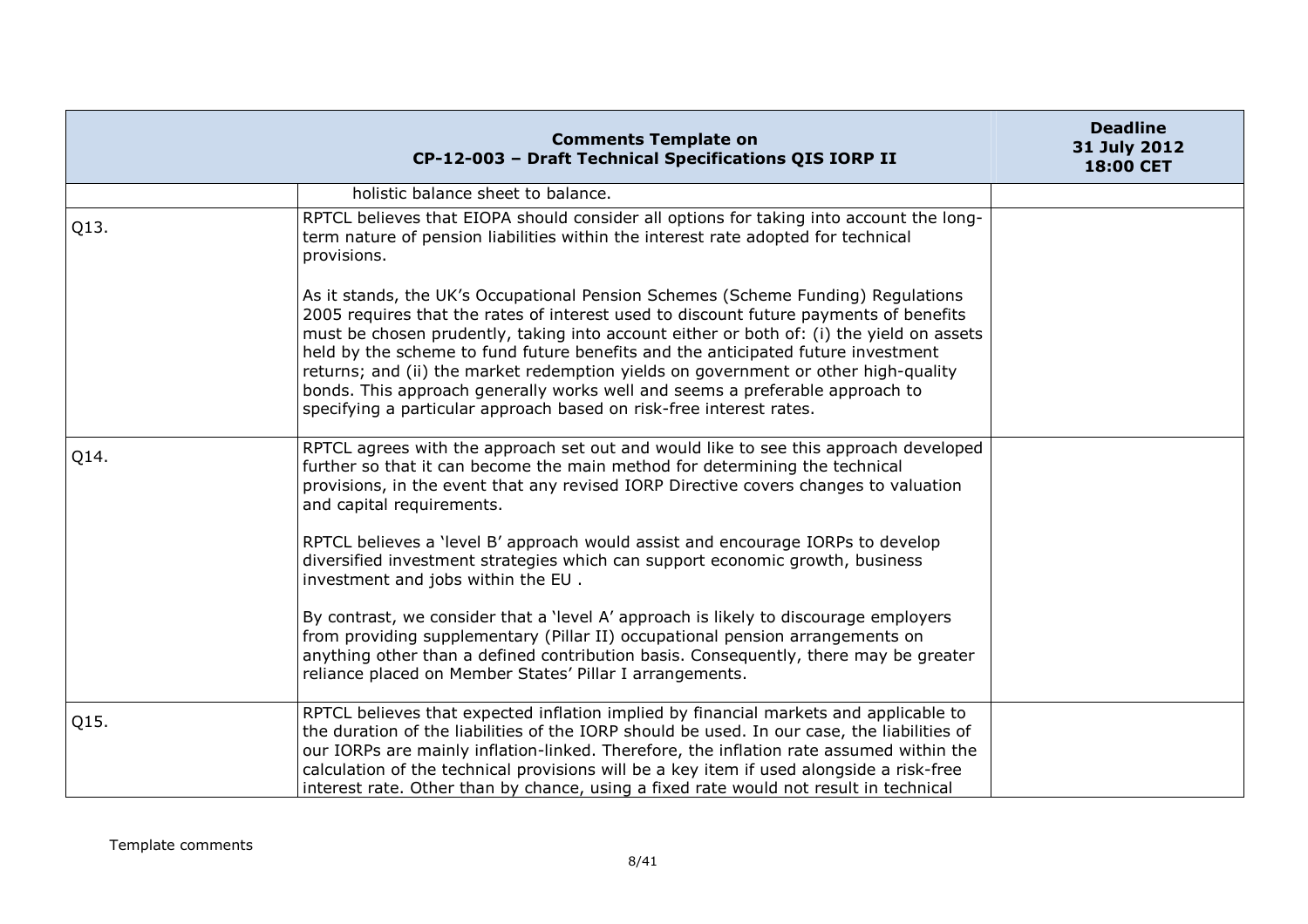|      | <b>Comments Template on</b><br>CP-12-003 - Draft Technical Specifications QIS IORP II                                                                                                                                                                                                                                                                                                                                                                                                                                                                                                                                                                                                                                                                                                                                                                                                                                                                                                                                                                                                                                                                                      | <b>Deadline</b><br>31 July 2012<br>18:00 CET |
|------|----------------------------------------------------------------------------------------------------------------------------------------------------------------------------------------------------------------------------------------------------------------------------------------------------------------------------------------------------------------------------------------------------------------------------------------------------------------------------------------------------------------------------------------------------------------------------------------------------------------------------------------------------------------------------------------------------------------------------------------------------------------------------------------------------------------------------------------------------------------------------------------------------------------------------------------------------------------------------------------------------------------------------------------------------------------------------------------------------------------------------------------------------------------------------|----------------------------------------------|
|      | provisions being on a market consistent basis.<br>Further, in our experience, the expected long-term inflation rate implied by financial<br>markets can, and often does, fall outside of the range of 2% to 3% per annum.<br>Therefore, in the event that a fixed yearly percentage were to be adopted, the range<br>of acceptable values would probably need to be much wider.                                                                                                                                                                                                                                                                                                                                                                                                                                                                                                                                                                                                                                                                                                                                                                                            |                                              |
| Q16. | The description of the SCR in Chapter 3 may be sufficiently clear and understandable<br>but the overall case for the inclusion and appropriateness of the SCR itself for IORPs<br>has not been well made.<br>IORPs do not exist to transact business for profit and, in many cases, as soon as they<br>reach the level of funding at which they could pass their liabilities to the insurance<br>market, they do so. Sponsors are typically funding IORP shortfalls as quickly as they<br>can reasonably afford and the SCR consequently appears to be of only theoretical<br>relevance in many cases.<br>Further, in many Member States, pension protection scheme arrangements exist to<br>provide a level of compensation for those cases where the default of the sponsor of<br>the IORP happens at a time when technical provisions are not sufficiently well funded.<br>RPTCL believes that the small increase in member security that may result from any<br>implementation of a requirement for a SCR will be far outweighed by the detrimental<br>impact that the SCR would have on the sustainability of future benefit provision from<br>defined benefit IORPs. |                                              |
| Q17. | As noted in our response to Q16, we do not consider the inclusion of the SCR to be<br>appropriate. However, if plans for an SCR calculation were to proceed, RPTCL<br>considers that it might be appropriate to include an additional risk relating to inflation.<br>With regard to items that should be excluded, we would wish to be assured that there<br>is no double counting of risks relating to sponsor support, given the allowances for<br>sponsor support within the holistic balance sheet calculations.<br>On a more general point, we note that the investment related risks have been                                                                                                                                                                                                                                                                                                                                                                                                                                                                                                                                                                       |                                              |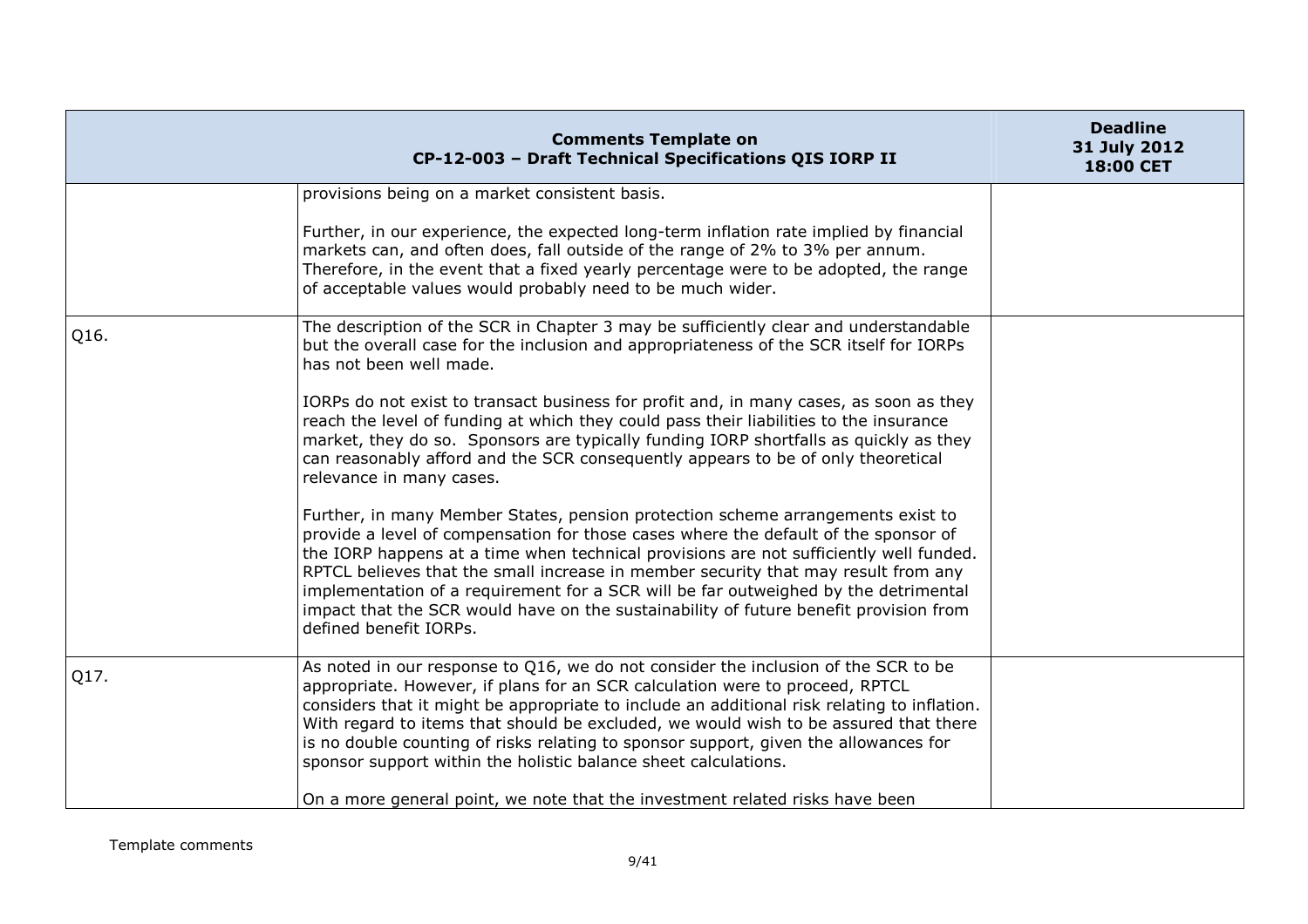|      | <b>Comments Template on</b><br>CP-12-003 - Draft Technical Specifications QIS IORP II                                                                                                                                                                                                                                                                                                                                                                                                                                                                                                                                                                                                                                                                                              | <b>Deadline</b><br>31 July 2012<br>18:00 CET |
|------|------------------------------------------------------------------------------------------------------------------------------------------------------------------------------------------------------------------------------------------------------------------------------------------------------------------------------------------------------------------------------------------------------------------------------------------------------------------------------------------------------------------------------------------------------------------------------------------------------------------------------------------------------------------------------------------------------------------------------------------------------------------------------------|----------------------------------------------|
|      | included as a technical view of short-term asset volatility. However, we are concerned<br>about the overall impact on the potential size of the SCR that may result and the<br>impact there may be on investment strategies and markets, especially when combined<br>with the use of risk-free interest rates within the technical provisions.                                                                                                                                                                                                                                                                                                                                                                                                                                     |                                              |
|      | Using our own IORPs as an example, they currently hold around 18 billion euros of<br>return seeking assets but there would appear to be significant disadvantages from<br>holding this type of asset if technical provisions are measured using risk-free rates and<br>they also serve to increase the SCR. The sale of our return seeking assets, together<br>with the sale of return seeking assets by other European pension schemes, could be<br>expected to have a large impact on both European stock markets and the European<br>economy as a whole. In addition, changes in pension schemes' investment strategies<br>would lead to a huge increase in demand for gilt-edged securities, causing even more<br>distortion to market yields used as a basis for discounting. |                                              |
| Q18. | For the reasons noted in Q16 and Q17, RPTCL does not consider the inclusion of the<br>SCR to be appropriate. We have no additional comments to make on this question.                                                                                                                                                                                                                                                                                                                                                                                                                                                                                                                                                                                                              |                                              |
| Q19. | For the reasons noted in Q16 and Q17, RPTCL does not consider the inclusion of the<br>SCR to be appropriate . We have no additional comments to make on this question.                                                                                                                                                                                                                                                                                                                                                                                                                                                                                                                                                                                                             |                                              |
| Q20. | For the reasons noted in Q16 and Q17, RPTCL does not consider the inclusion of the<br>SCR to be appropriate. We have no additional comments to make on this question.                                                                                                                                                                                                                                                                                                                                                                                                                                                                                                                                                                                                              |                                              |
| Q21. | For the reasons noted in Q16 and Q17, RPTCL does not consider the inclusion of the<br>SCR to be appropriate. We have no additional comments to make on this question.                                                                                                                                                                                                                                                                                                                                                                                                                                                                                                                                                                                                              |                                              |
| Q22. | For the reasons noted in Q16 and Q17, RPTCL does not consider the inclusion of the<br>SCR to be appropriate. We have no additional comments to make on this question.                                                                                                                                                                                                                                                                                                                                                                                                                                                                                                                                                                                                              |                                              |
| Q23. | For the reasons noted in Q16 and Q17, RPTCL does not consider the inclusion of the<br>SCR to be appropriate. We have no additional comments to make on this question.                                                                                                                                                                                                                                                                                                                                                                                                                                                                                                                                                                                                              |                                              |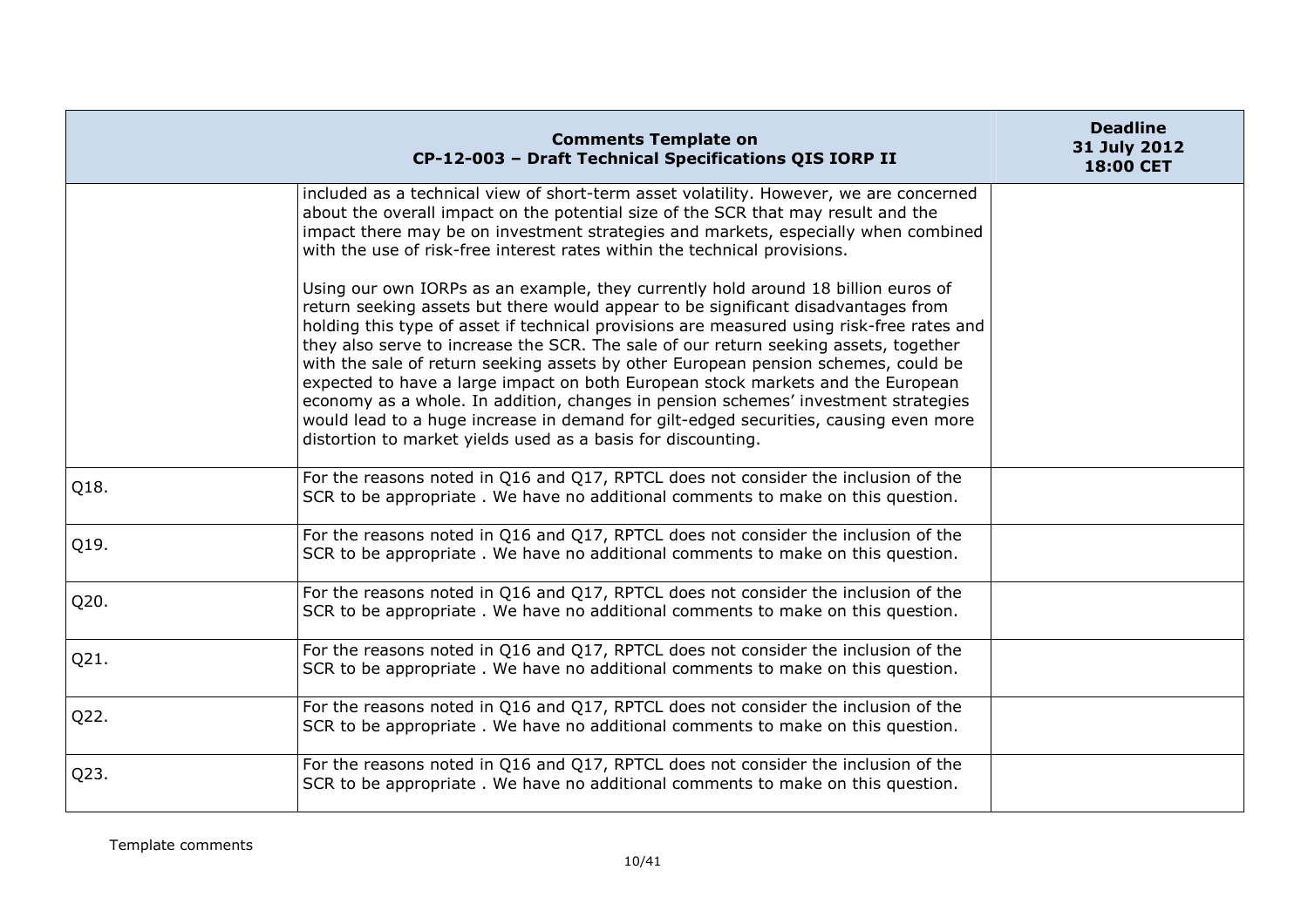|        | <b>Comments Template on</b><br>CP-12-003 - Draft Technical Specifications QIS IORP II                             | <b>Deadline</b><br>31 July 2012<br>18:00 CET |
|--------|-------------------------------------------------------------------------------------------------------------------|----------------------------------------------|
| I.1.1. | RPTCL does not have any additional comments to make on individual paragraphs<br>within the consultation document. |                                              |
| I.1.2. |                                                                                                                   |                                              |
| I.1.3. |                                                                                                                   |                                              |
| I.1.4. |                                                                                                                   |                                              |
| I.1.5. |                                                                                                                   |                                              |
| I.2.1. |                                                                                                                   |                                              |
| I.2.2. |                                                                                                                   |                                              |
| I.2.3. |                                                                                                                   |                                              |
| I.2.4. |                                                                                                                   |                                              |
| I.2.5. |                                                                                                                   |                                              |
| 1.2.6. |                                                                                                                   |                                              |
| I.3.1. |                                                                                                                   |                                              |
| 1.3.2. |                                                                                                                   |                                              |
| I.4.1. |                                                                                                                   |                                              |
| I.4.2. |                                                                                                                   |                                              |
| I.4.3. |                                                                                                                   |                                              |
| I.4.4. |                                                                                                                   |                                              |
| 1.4.5. |                                                                                                                   |                                              |
| I.4.6. |                                                                                                                   |                                              |
| I.4.7. |                                                                                                                   |                                              |
| I.4.8. |                                                                                                                   |                                              |
| I.4.9. |                                                                                                                   |                                              |

Template comments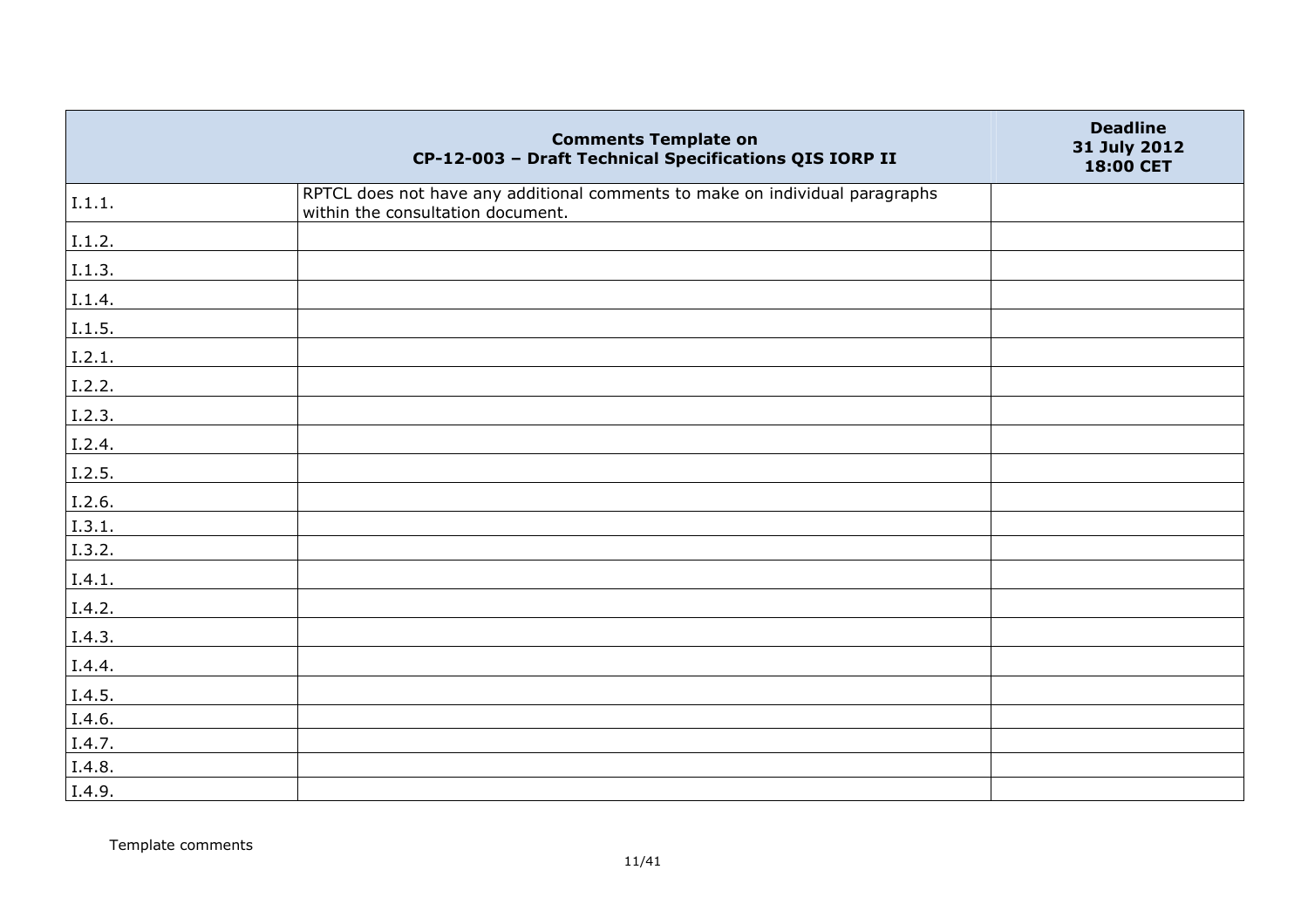|         | <b>Comments Template on</b><br>CP-12-003 - Draft Technical Specifications QIS IORP II | <b>Deadline</b><br>31 July 2012<br>18:00 CET |
|---------|---------------------------------------------------------------------------------------|----------------------------------------------|
| I.4.10. |                                                                                       |                                              |
| I.4.11. |                                                                                       |                                              |
| I.4.12. |                                                                                       |                                              |
| I.4.13. |                                                                                       |                                              |
| I.4.14. |                                                                                       |                                              |
| I.4.15. |                                                                                       |                                              |
| I.4.16. |                                                                                       |                                              |
| I.4.17. |                                                                                       |                                              |
| I.4.18. |                                                                                       |                                              |
| I.4.19. |                                                                                       |                                              |
| I.4.20. |                                                                                       |                                              |
| I.4.21. |                                                                                       |                                              |
| I.4.22. |                                                                                       |                                              |
| I.5.1.  |                                                                                       |                                              |
| I.5.2.  |                                                                                       |                                              |
| I.5.3.  |                                                                                       |                                              |
| I.5.4.  |                                                                                       |                                              |
| I.5.5.  |                                                                                       |                                              |
| I.5.6.  |                                                                                       |                                              |
| I.5.7.  |                                                                                       |                                              |
| I.5.8.  |                                                                                       |                                              |
| I.6.1.  |                                                                                       |                                              |
| I.6.2.  |                                                                                       |                                              |
| I.6.3.  |                                                                                       |                                              |

Template comments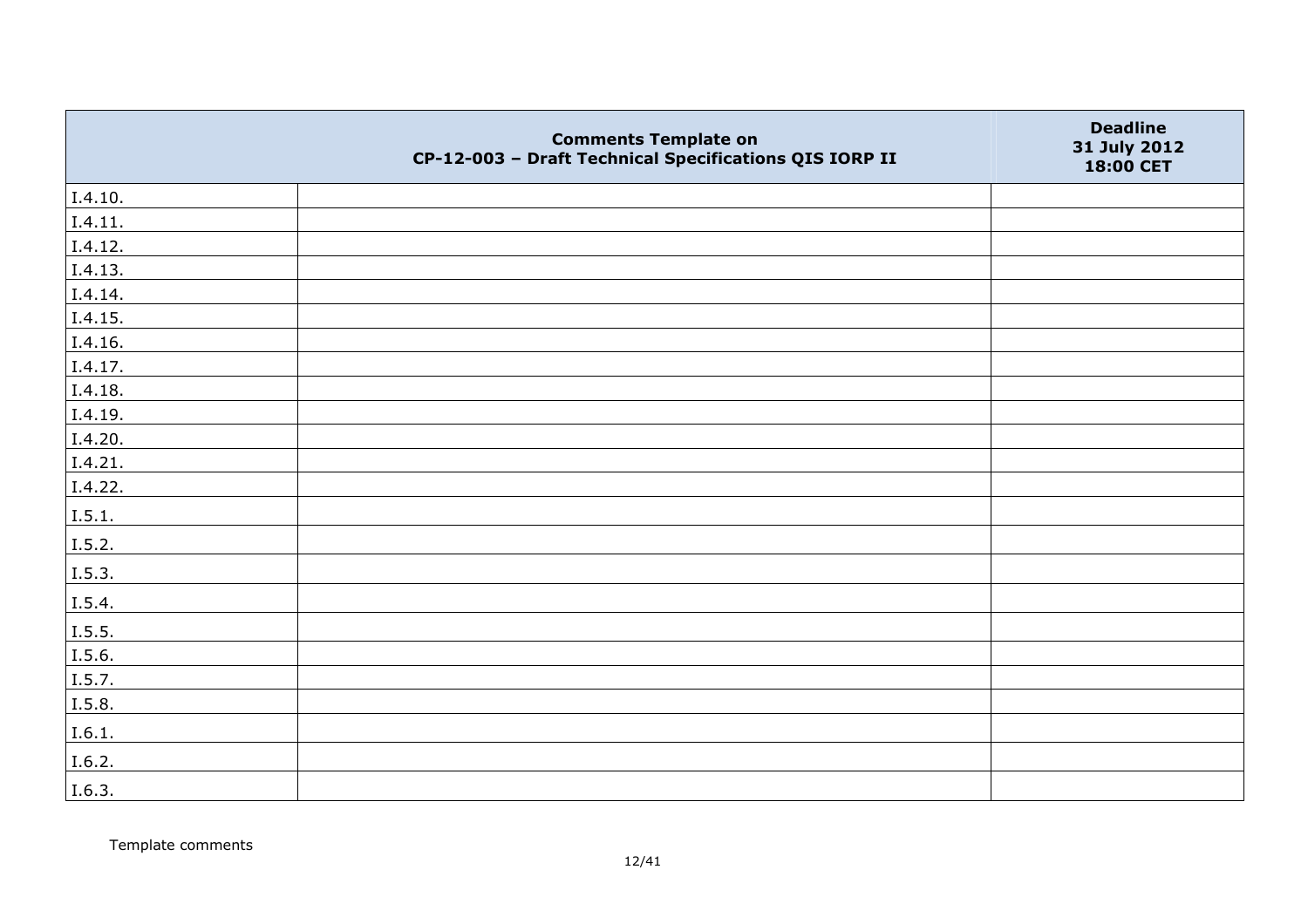|          | <b>Comments Template on</b><br>CP-12-003 - Draft Technical Specifications QIS IORP II | <b>Deadline</b><br>31 July 2012<br>18:00 CET |
|----------|---------------------------------------------------------------------------------------|----------------------------------------------|
| I.7.1.   |                                                                                       |                                              |
| I.7.2.   |                                                                                       |                                              |
| I.7.3.   |                                                                                       |                                              |
| I.7.4.   |                                                                                       |                                              |
| I.7.5.   |                                                                                       |                                              |
| I.8.1.   |                                                                                       |                                              |
| I.8.2.   |                                                                                       |                                              |
| I.8.3.   |                                                                                       |                                              |
| I.8.4.   |                                                                                       |                                              |
| I.8.5.   |                                                                                       |                                              |
| I.8.6.   |                                                                                       |                                              |
| I.9.1.   |                                                                                       |                                              |
| I.9.2.   |                                                                                       |                                              |
| I.9.3.   |                                                                                       |                                              |
| I.10.1.  |                                                                                       |                                              |
| I.10.2.  |                                                                                       |                                              |
| I.10.3.  |                                                                                       |                                              |
| I.10.4   |                                                                                       |                                              |
| I.11.1   |                                                                                       |                                              |
| HBS.1.1. |                                                                                       |                                              |
| HBS.2.1. |                                                                                       |                                              |
| HBS.2.2. |                                                                                       |                                              |

Template comments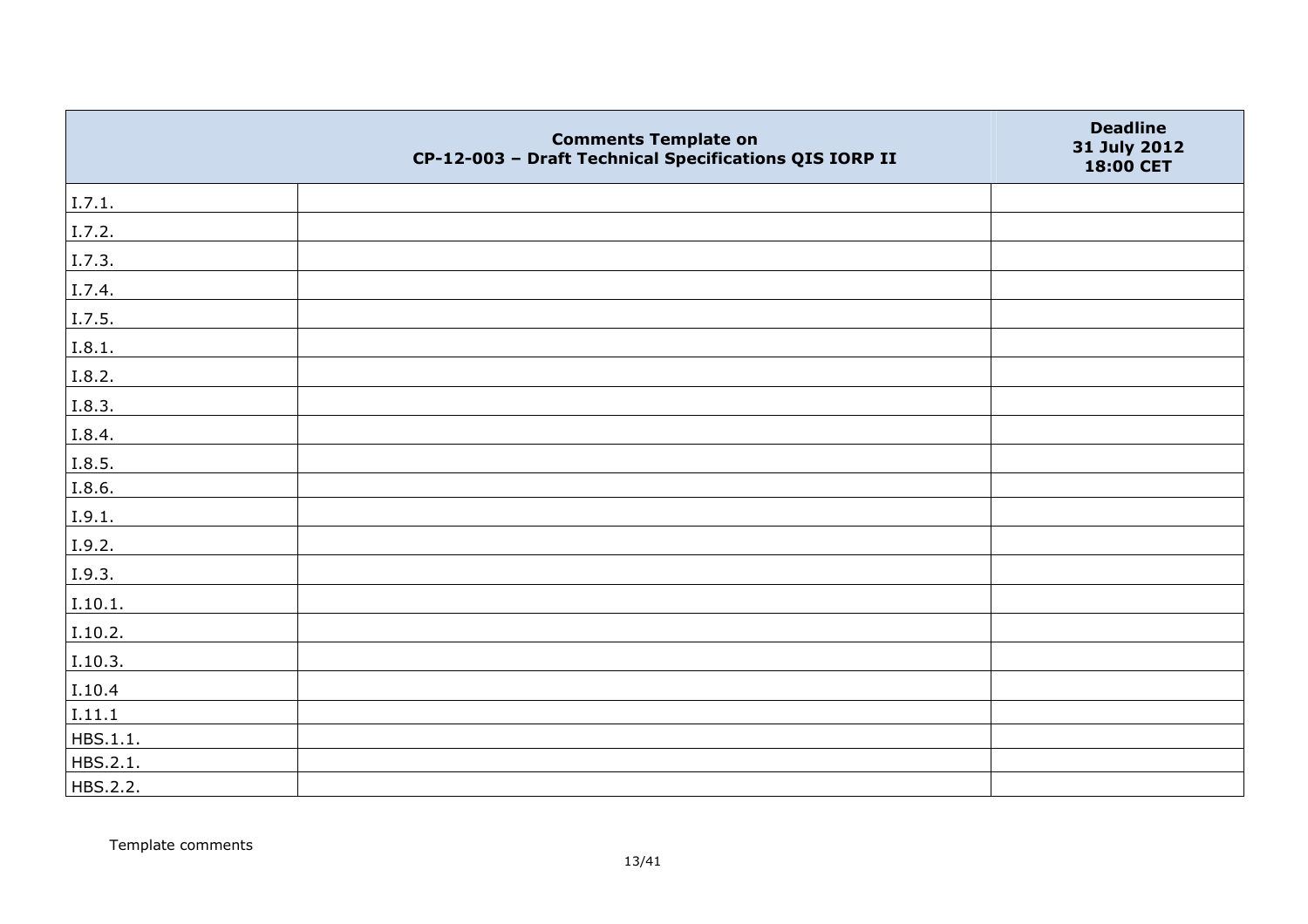|           | <b>Comments Template on</b><br>CP-12-003 - Draft Technical Specifications QIS IORP II | <b>Deadline</b><br>31 July 2012<br>18:00 CET |
|-----------|---------------------------------------------------------------------------------------|----------------------------------------------|
| HBS.2.3.  |                                                                                       |                                              |
| HBS.2.4.  |                                                                                       |                                              |
| HBS.2.5.  |                                                                                       |                                              |
| HBS.2.6.  |                                                                                       |                                              |
| HBS.2.7.  |                                                                                       |                                              |
| HBS.2.8.  |                                                                                       |                                              |
| HBS.3.1.  |                                                                                       |                                              |
| HBS.3.2.  |                                                                                       |                                              |
| HBS.3.3.  |                                                                                       |                                              |
| HBS.3.4.  |                                                                                       |                                              |
| HBS.3.5.  |                                                                                       |                                              |
| HBS.3.6.  |                                                                                       |                                              |
| HBS.3.7.  |                                                                                       |                                              |
| HBS.3.8.  |                                                                                       |                                              |
| HBS.3.9.  |                                                                                       |                                              |
| HBS.3.10. |                                                                                       |                                              |
| HBS.3.11. |                                                                                       |                                              |
| HBS.3.12. |                                                                                       |                                              |
| HBS.3.13. |                                                                                       |                                              |
| HBS.3.14. |                                                                                       |                                              |
| HBS.3.15. |                                                                                       |                                              |
| HBS.3.16. |                                                                                       |                                              |
| HBS.3.17. |                                                                                       |                                              |
| HBS.3.18. |                                                                                       |                                              |
| HBS.3.19. |                                                                                       |                                              |
| HBS.3.20. |                                                                                       |                                              |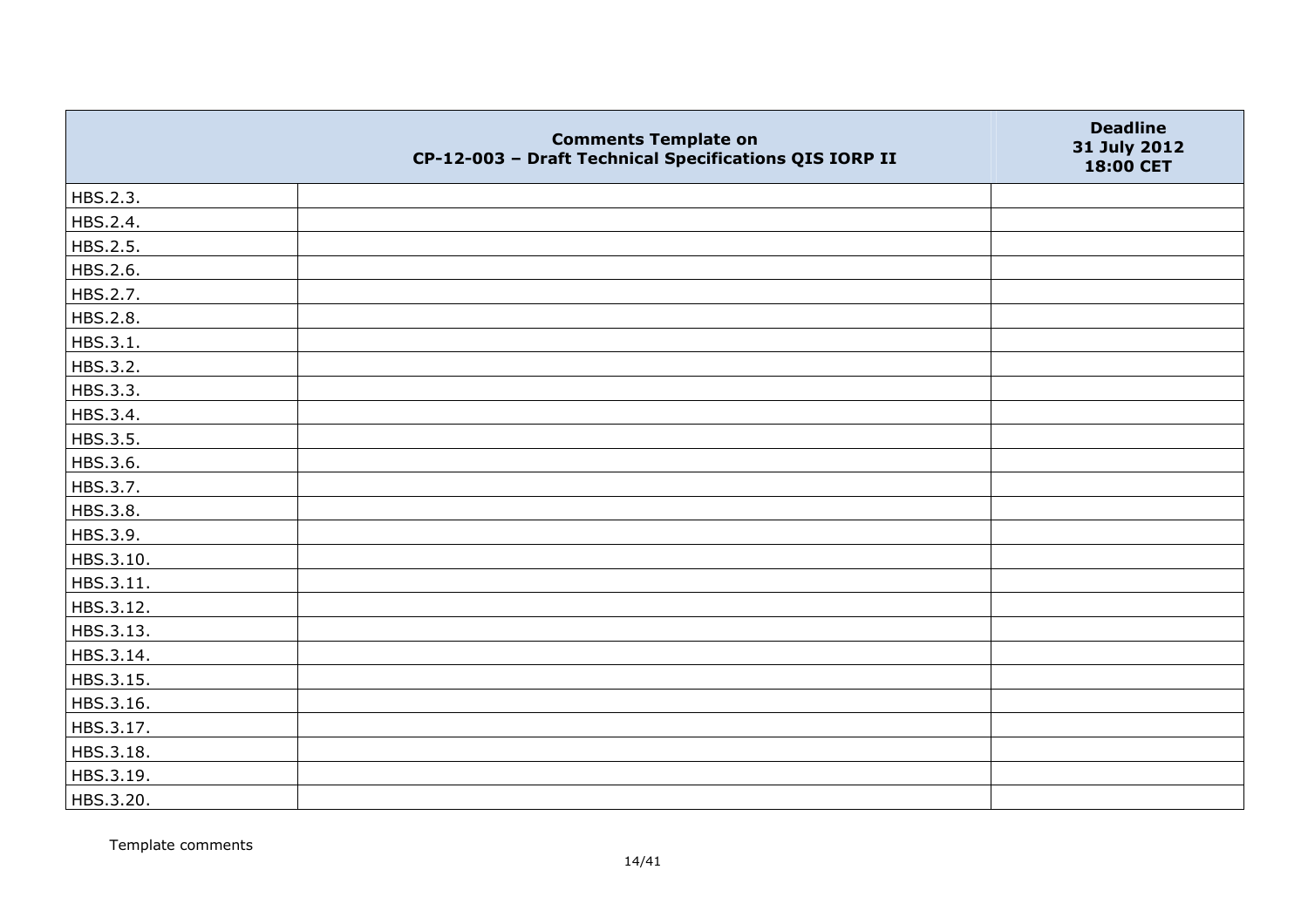|           | <b>Comments Template on</b><br>CP-12-003 - Draft Technical Specifications QIS IORP II | <b>Deadline</b><br>31 July 2012<br>18:00 CET |
|-----------|---------------------------------------------------------------------------------------|----------------------------------------------|
| HBS.3.21. |                                                                                       |                                              |
| HBS.3.22. |                                                                                       |                                              |
| HBS.3.23. |                                                                                       |                                              |
| HBS.3.24. |                                                                                       |                                              |
| HBS.3.25. |                                                                                       |                                              |
| HBS.3.26. |                                                                                       |                                              |
| HBS.3.27. |                                                                                       |                                              |
| HBS.3.28. |                                                                                       |                                              |
| HBS.3.29. |                                                                                       |                                              |
| HBS.4.1.  |                                                                                       |                                              |
| HBS.4.2.  |                                                                                       |                                              |
| HBS.4.3.  |                                                                                       |                                              |
| HBS.4.4.  |                                                                                       |                                              |
| HBS.4.5.  |                                                                                       |                                              |
| HBS.4.6.  |                                                                                       |                                              |
| HBS.4.7.  |                                                                                       |                                              |
| HBS.4.8.  |                                                                                       |                                              |
| HBS.4.9.  |                                                                                       |                                              |
| HBS.4.10. |                                                                                       |                                              |
| HBS.4.11. |                                                                                       |                                              |
| HBS.4.12. |                                                                                       |                                              |
| HBS.4.13. |                                                                                       |                                              |
| HBS.4.14. |                                                                                       |                                              |
| HBS.4.15. |                                                                                       |                                              |
| HBS.4.16. |                                                                                       |                                              |
| HBS.4.17. |                                                                                       |                                              |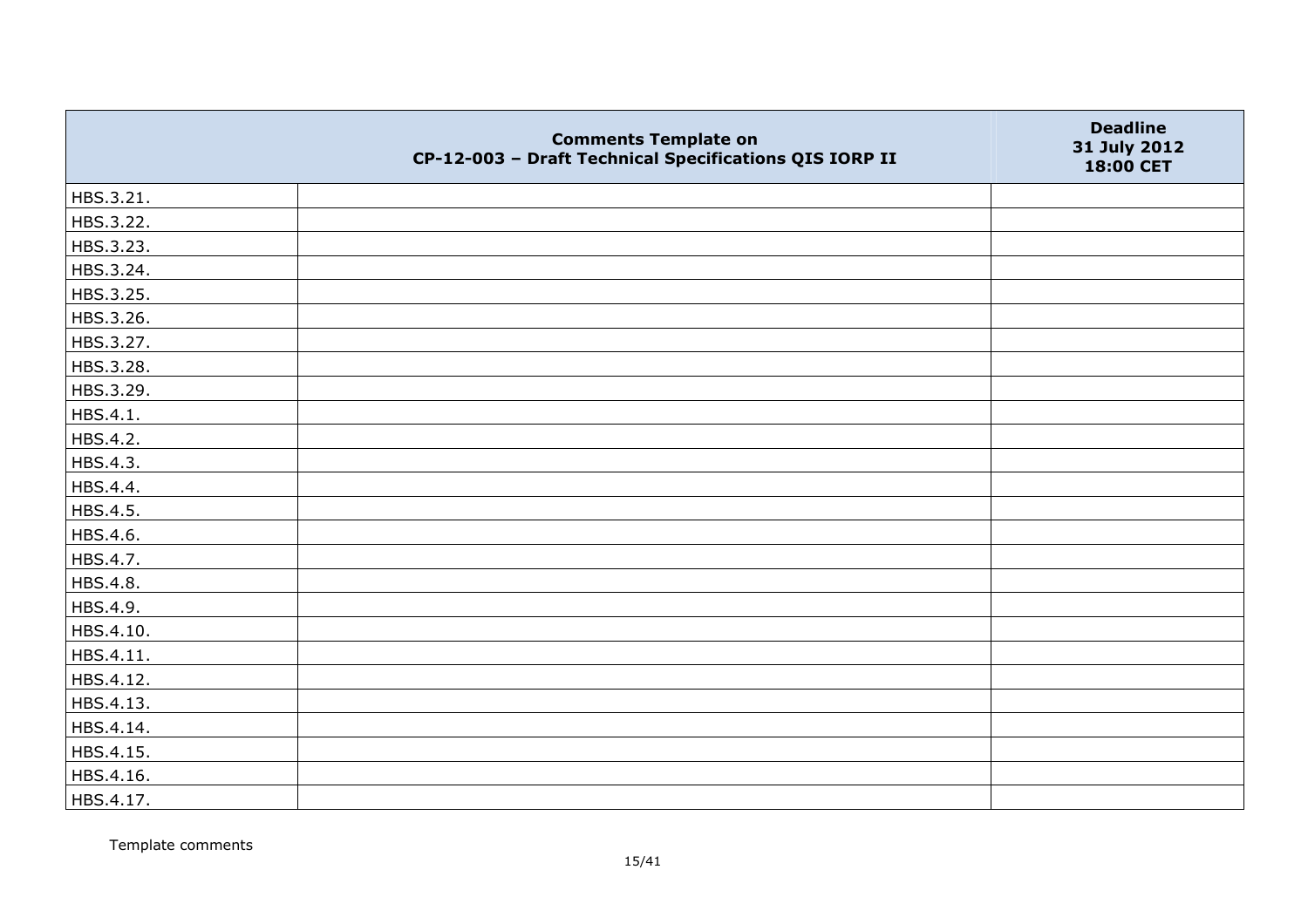|           | <b>Comments Template on</b><br>CP-12-003 - Draft Technical Specifications QIS IORP II | <b>Deadline</b><br>31 July 2012<br>18:00 CET |
|-----------|---------------------------------------------------------------------------------------|----------------------------------------------|
| HBS.4.18. |                                                                                       |                                              |
| HBS.4.19. |                                                                                       |                                              |
| HBS.4.20. |                                                                                       |                                              |
| HBS.4.21. |                                                                                       |                                              |
| HBS.4.22. |                                                                                       |                                              |
| HBS.4.23. |                                                                                       |                                              |
| HBS.4.24. |                                                                                       |                                              |
| HBS.4.25. |                                                                                       |                                              |
| HBS.4.26. |                                                                                       |                                              |
| HBS.4.27. |                                                                                       |                                              |
| HBS.4.28. |                                                                                       |                                              |
| HBS.4.29. |                                                                                       |                                              |
| HBS.4.30. |                                                                                       |                                              |
| HBS.4.31. |                                                                                       |                                              |
| HBS.4.32. |                                                                                       |                                              |
| HBS.4.33. |                                                                                       |                                              |
| HBS.4.34. |                                                                                       |                                              |
| HBS.4.35. |                                                                                       |                                              |
| HBS.4.36. |                                                                                       |                                              |
| HBS.4.37. |                                                                                       |                                              |
| HBS.4.38. |                                                                                       |                                              |
| HBS.4.39. |                                                                                       |                                              |
| HBS.4.40. |                                                                                       |                                              |
| HBS.4.41. |                                                                                       |                                              |
| HBS.4.42. |                                                                                       |                                              |
| HBS.4.43. |                                                                                       |                                              |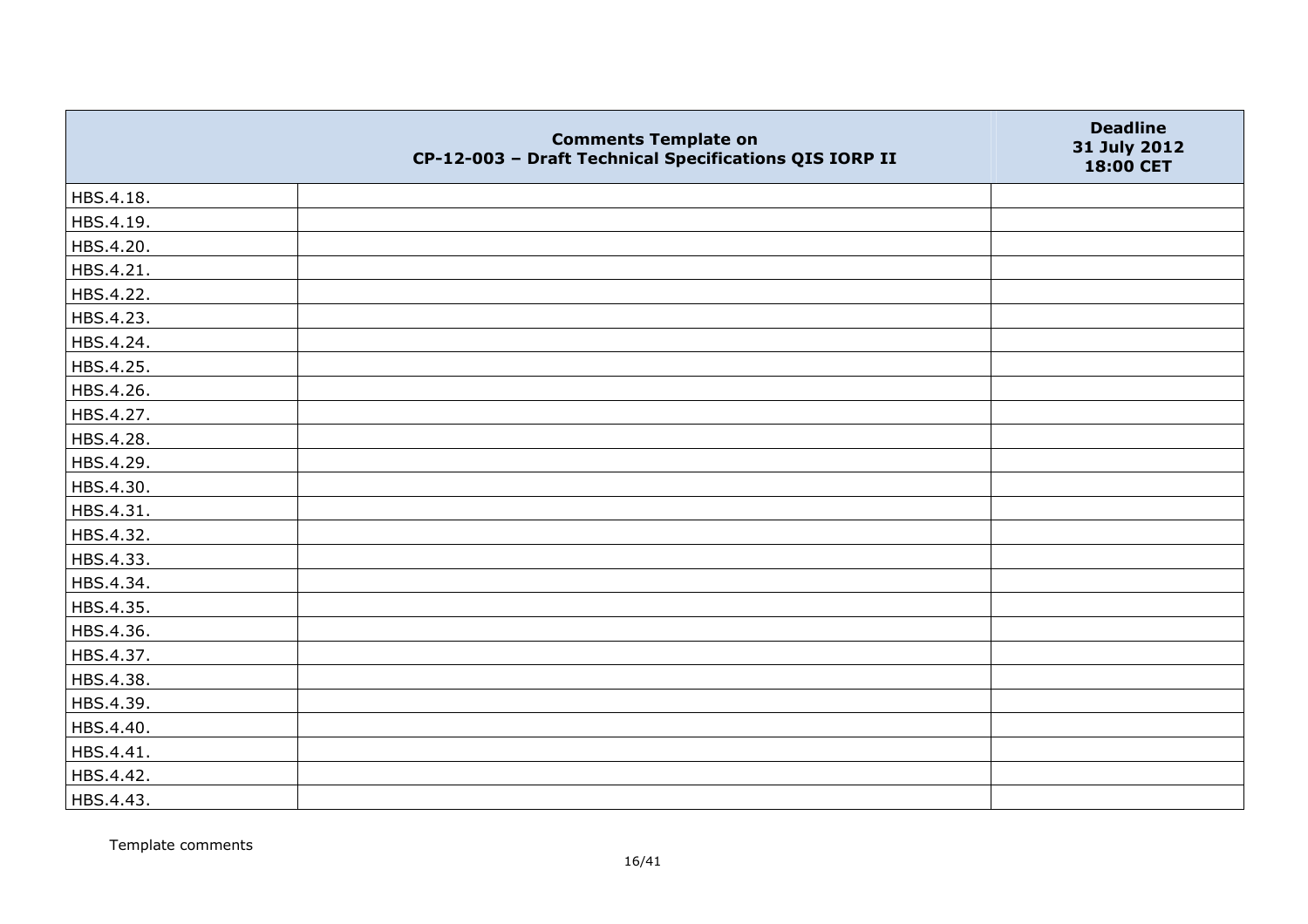|           | <b>Comments Template on</b><br>CP-12-003 - Draft Technical Specifications QIS IORP II | <b>Deadline</b><br>31 July 2012<br>18:00 CET |
|-----------|---------------------------------------------------------------------------------------|----------------------------------------------|
| HBS.4.44. |                                                                                       |                                              |
| HBS.4.45. |                                                                                       |                                              |
| HBS.4.46. |                                                                                       |                                              |
| HBS.4.47. |                                                                                       |                                              |
| HBS.4.48. |                                                                                       |                                              |
| HBS.4.49. |                                                                                       |                                              |
| HBS.4.50. |                                                                                       |                                              |
| HBS.4.51. |                                                                                       |                                              |
| HBS.4.52. |                                                                                       |                                              |
| HBS.4.53. |                                                                                       |                                              |
| HBS.4.54. |                                                                                       |                                              |
| HBS.4.55. |                                                                                       |                                              |
| HBS.4.56. |                                                                                       |                                              |
| HBS.4.57. |                                                                                       |                                              |
| HBS.4.58. |                                                                                       |                                              |
| HBS.4.59. |                                                                                       |                                              |
| HBS.4.60. |                                                                                       |                                              |
| HBS.4.61. |                                                                                       |                                              |
| HBS.5.1.  |                                                                                       |                                              |
| HBS.5.2.  |                                                                                       |                                              |
| HBS.5.3.  |                                                                                       |                                              |
| HBS.5.4.  |                                                                                       |                                              |
| HBS.5.5.  |                                                                                       |                                              |
| HBS.6.1.  |                                                                                       |                                              |
| HBS.6.2.  |                                                                                       |                                              |
| HBS.6.3.  |                                                                                       |                                              |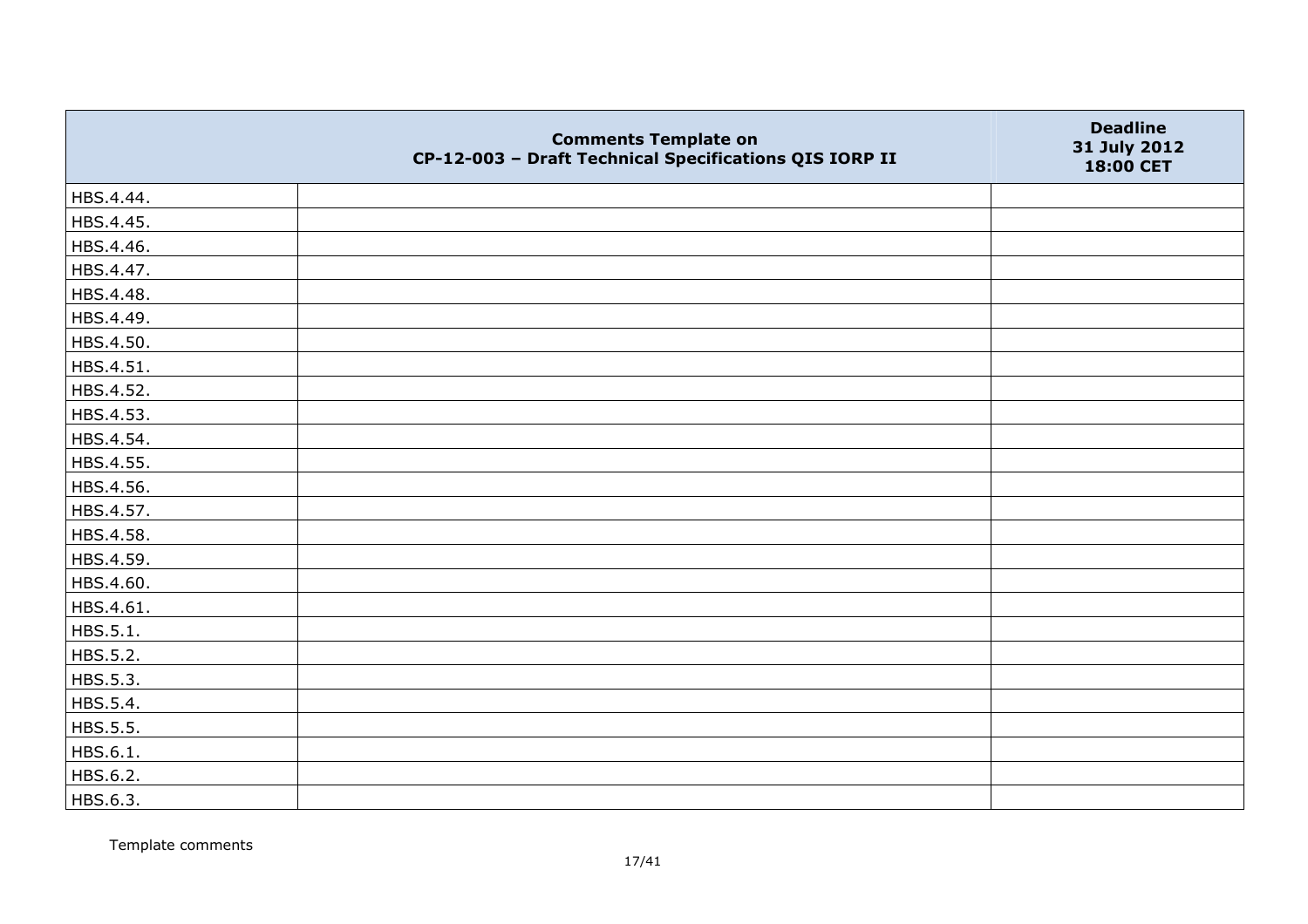|           | <b>Comments Template on</b><br>CP-12-003 - Draft Technical Specifications QIS IORP II | <b>Deadline</b><br>31 July 2012<br>18:00 CET |
|-----------|---------------------------------------------------------------------------------------|----------------------------------------------|
| HBS.6.4.  |                                                                                       |                                              |
| HBS.6.5.  |                                                                                       |                                              |
| HBS.6.6.  |                                                                                       |                                              |
| HBS.6.7.  |                                                                                       |                                              |
| HBS.6.8.  |                                                                                       |                                              |
| HBS.6.9.  |                                                                                       |                                              |
| HBS.6.10. |                                                                                       |                                              |
| HBS.6.11. |                                                                                       |                                              |
| HBS.6.12. |                                                                                       |                                              |
| HBS.6.13. |                                                                                       |                                              |
| HBS.6.14. |                                                                                       |                                              |
| HBS.6.15. |                                                                                       |                                              |
| HBS.6.16. |                                                                                       |                                              |
| HBS.6.17. |                                                                                       |                                              |
| HBS.6.18. |                                                                                       |                                              |
| HBS.6.19. |                                                                                       |                                              |
| HBS.6.20. |                                                                                       |                                              |
| HBS.6.21. |                                                                                       |                                              |
| HBS.6.22. |                                                                                       |                                              |
| HBS.6.23. |                                                                                       |                                              |
| HBS.6.24. |                                                                                       |                                              |
| HBS.6.25. |                                                                                       |                                              |
| HBS.6.26. |                                                                                       |                                              |
| HBS.6.27. |                                                                                       |                                              |
| HBS.6.28. |                                                                                       |                                              |
| HBS.6.29. |                                                                                       |                                              |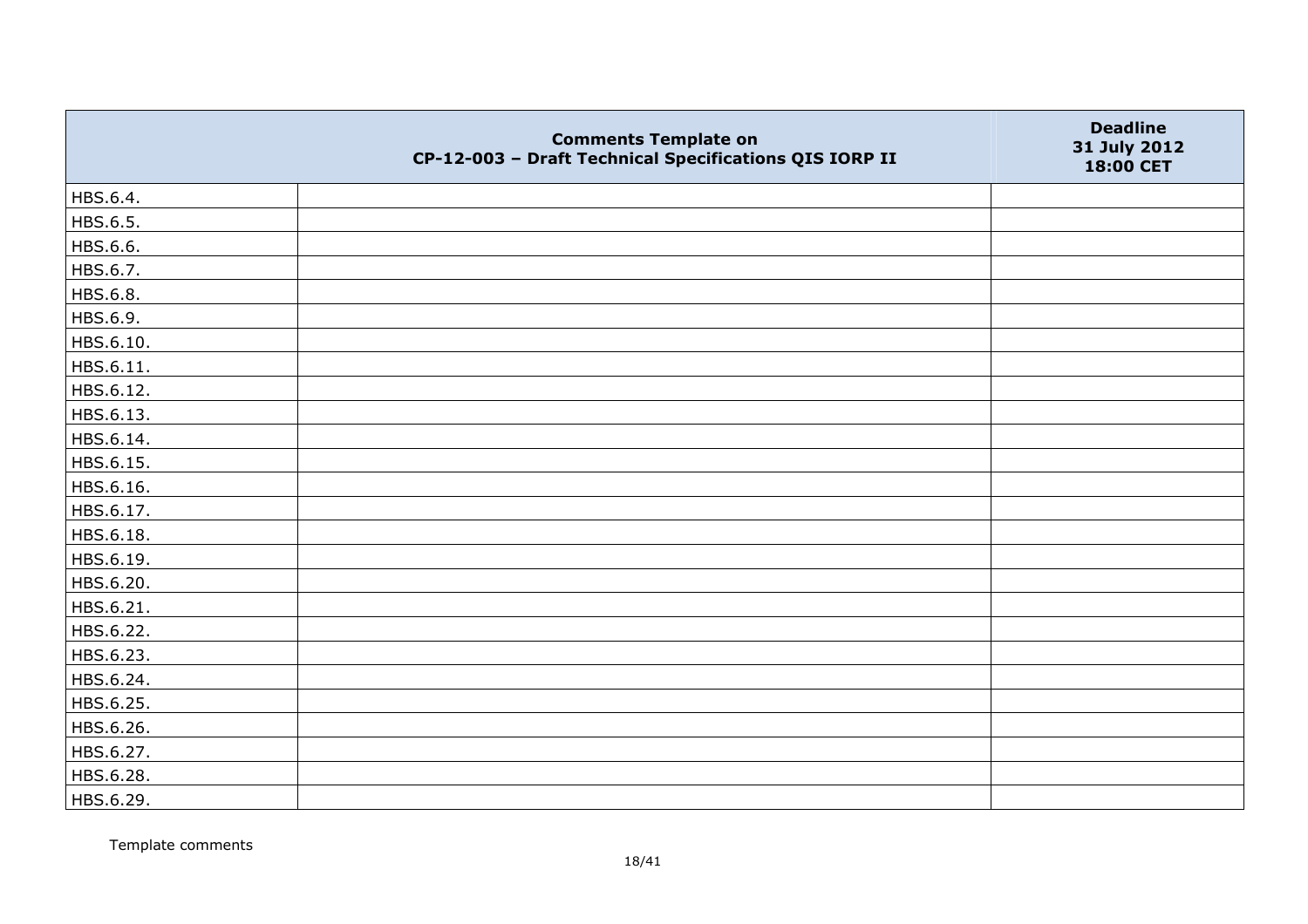|           | <b>Comments Template on</b><br>CP-12-003 - Draft Technical Specifications QIS IORP II | <b>Deadline</b><br>31 July 2012<br>18:00 CET |
|-----------|---------------------------------------------------------------------------------------|----------------------------------------------|
| HBS.6.30. |                                                                                       |                                              |
| HBS.6.31. |                                                                                       |                                              |
| HBS.6.32. |                                                                                       |                                              |
| HBS.6.33. |                                                                                       |                                              |
| HBS.6.34. |                                                                                       |                                              |
| HBS.6.35. |                                                                                       |                                              |
| HBS.6.36. |                                                                                       |                                              |
| HBS.6.37. |                                                                                       |                                              |
| HBS.6.38. |                                                                                       |                                              |
| HBS.6.39. |                                                                                       |                                              |
| HBS.6.40. |                                                                                       |                                              |
| HBS.6.41. |                                                                                       |                                              |
| HBS.6.42. |                                                                                       |                                              |
| HBS.6.43. |                                                                                       |                                              |
| HBS.6.44. |                                                                                       |                                              |
| HBS.6.45. |                                                                                       |                                              |
| HBS.6.46. |                                                                                       |                                              |
| HBS.6.47. |                                                                                       |                                              |
| HBS.6.48. |                                                                                       |                                              |
| HBS.6.49. |                                                                                       |                                              |
| HBS.6.50. |                                                                                       |                                              |
| HBS.6.51. |                                                                                       |                                              |
| HBS.6.52. |                                                                                       |                                              |
| HBS.6.53. |                                                                                       |                                              |
| HBS.6.54. |                                                                                       |                                              |
| HBS.6.55. |                                                                                       |                                              |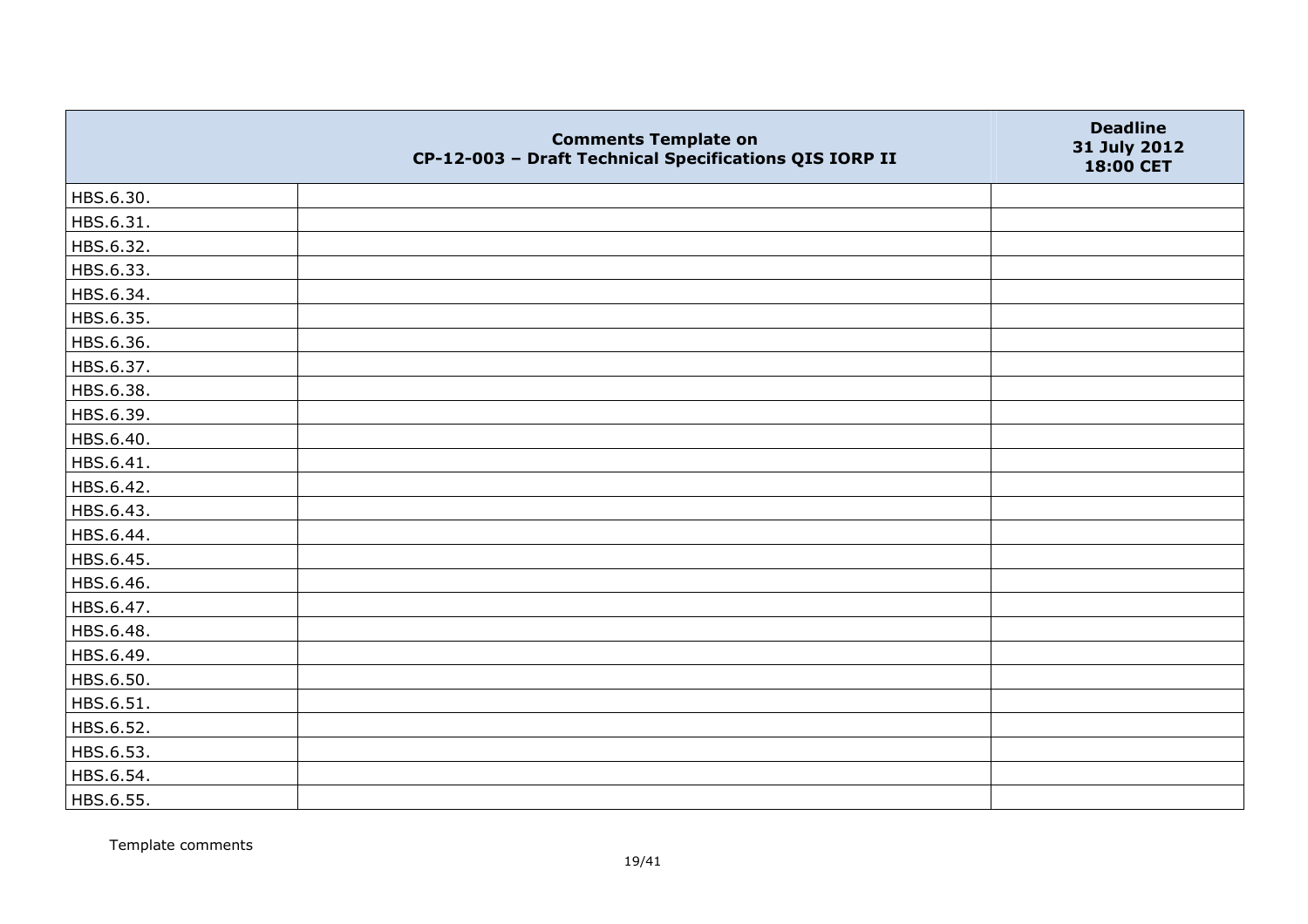|           | <b>Comments Template on</b><br>CP-12-003 - Draft Technical Specifications QIS IORP II | <b>Deadline</b><br>31 July 2012<br>18:00 CET |
|-----------|---------------------------------------------------------------------------------------|----------------------------------------------|
| HBS.6.56. |                                                                                       |                                              |
| HBS.6.57. |                                                                                       |                                              |
| HBS.6.58. |                                                                                       |                                              |
| HBS.6.59. |                                                                                       |                                              |
| HBS.6.60. |                                                                                       |                                              |
| HBS.6.61. |                                                                                       |                                              |
| HBS.6.62. |                                                                                       |                                              |
| HBS.6.63. |                                                                                       |                                              |
| HBS.6.64. |                                                                                       |                                              |
| HBS.6.65. |                                                                                       |                                              |
| HBS.6.66. |                                                                                       |                                              |
| HBS.6.67. |                                                                                       |                                              |
| HBS.6.68. |                                                                                       |                                              |
| HBS.6.69. |                                                                                       |                                              |
| HBS.6.70. |                                                                                       |                                              |
| HBS.6.71. |                                                                                       |                                              |
| HBS.6.72. |                                                                                       |                                              |
| HBS.6.73. |                                                                                       |                                              |
| HBS.6.74. |                                                                                       |                                              |
| HBS.6.75. |                                                                                       |                                              |
| HBS.6.76. |                                                                                       |                                              |
| HBS.6.77. |                                                                                       |                                              |
| HBS.6.78. |                                                                                       |                                              |
| HBS.6.79. |                                                                                       |                                              |
| HBS.6.80. |                                                                                       |                                              |
| HBS.6.81. |                                                                                       |                                              |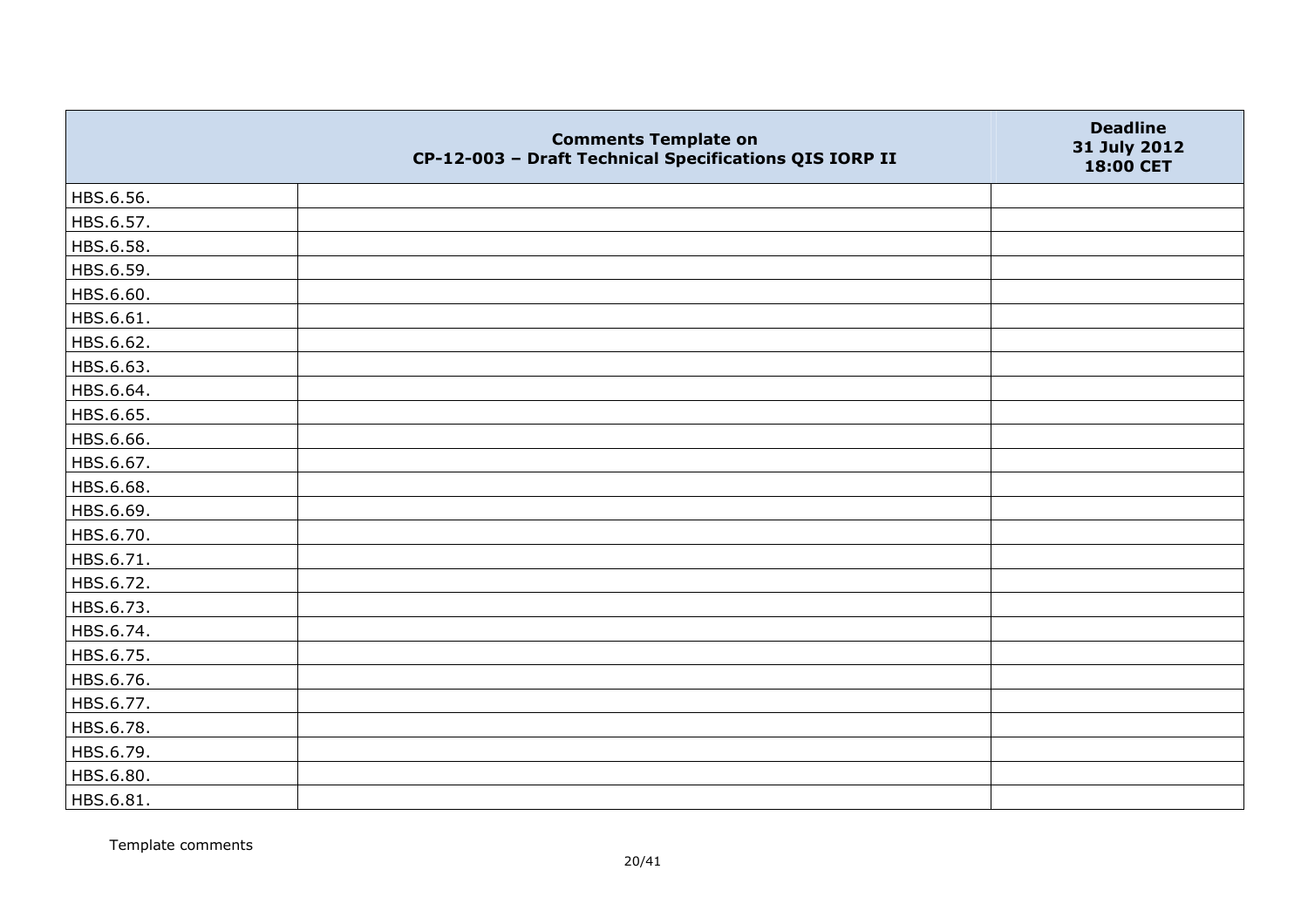|           | <b>Comments Template on</b><br>CP-12-003 - Draft Technical Specifications QIS IORP II | <b>Deadline</b><br>31 July 2012<br>18:00 CET |
|-----------|---------------------------------------------------------------------------------------|----------------------------------------------|
| HBS.6.82. |                                                                                       |                                              |
| HBS.6.83. |                                                                                       |                                              |
| HBS.6.84. |                                                                                       |                                              |
| HBS.6.85. |                                                                                       |                                              |
| HBS.6.86. |                                                                                       |                                              |
| HBS.6.87. |                                                                                       |                                              |
| HBS.6.88. |                                                                                       |                                              |
| HBS.6.89. |                                                                                       |                                              |
| HBS.6.90. |                                                                                       |                                              |
| HBS.7.1.  |                                                                                       |                                              |
| HBS.7.2.  |                                                                                       |                                              |
| HBS.7.3.  |                                                                                       |                                              |
| HBS.7.4.  |                                                                                       |                                              |
| HBS.7.5.  |                                                                                       |                                              |
| HBS.7.6.  |                                                                                       |                                              |
| HBS.7.7.  |                                                                                       |                                              |
| HBS.7.8.  |                                                                                       |                                              |
| HBS.7.9.  |                                                                                       |                                              |
| HBS.7.10. |                                                                                       |                                              |
| HBS.7.11. |                                                                                       |                                              |
| HBS.7.12. |                                                                                       |                                              |
| HBS.7.13. |                                                                                       |                                              |
| HBS.7.14. |                                                                                       |                                              |
| HBS.7.15. |                                                                                       |                                              |
| HBS.7.16. |                                                                                       |                                              |
| HBS.7.17. |                                                                                       |                                              |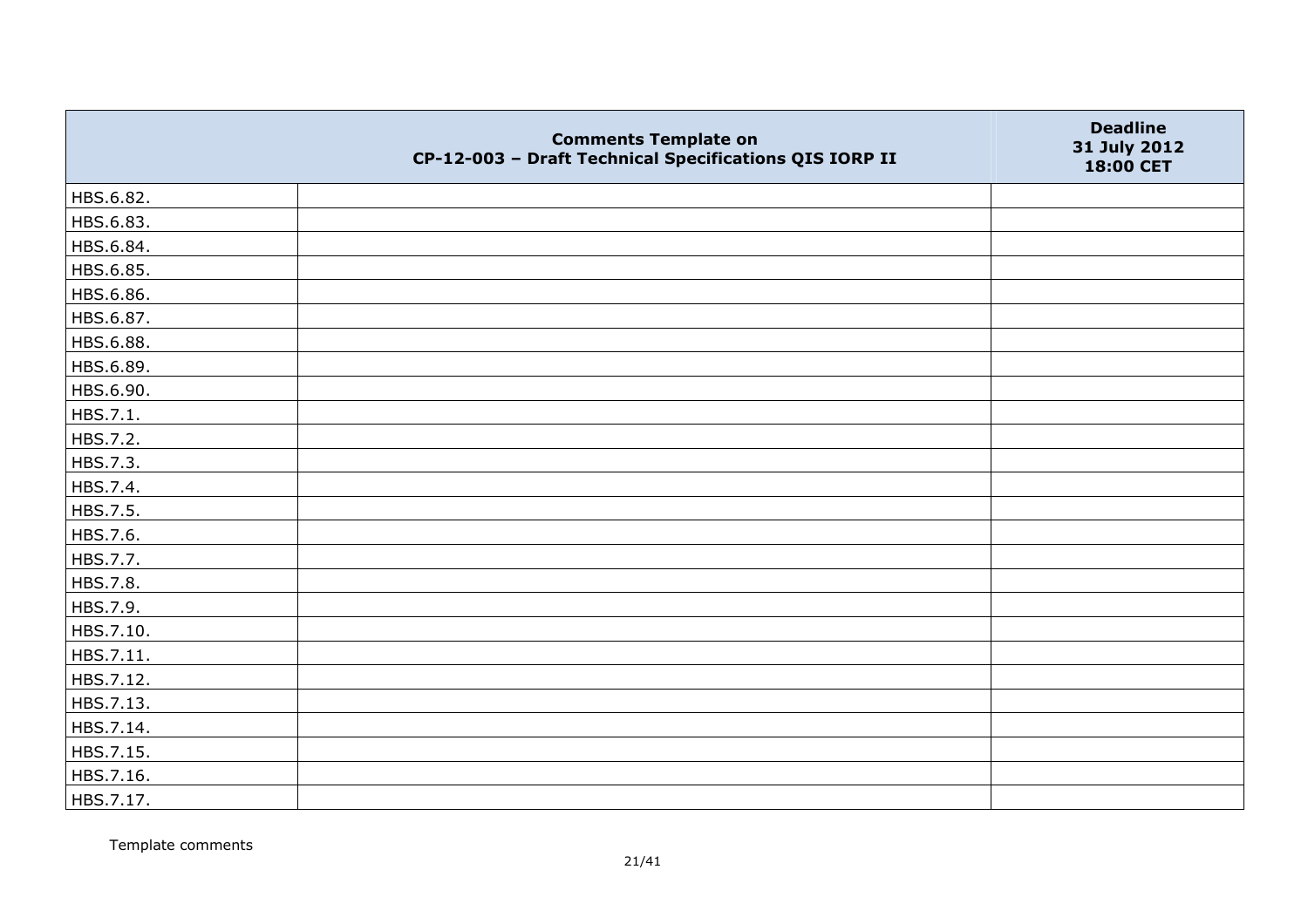|           | <b>Comments Template on</b><br>CP-12-003 - Draft Technical Specifications QIS IORP II | <b>Deadline</b><br>31 July 2012<br>18:00 CET |
|-----------|---------------------------------------------------------------------------------------|----------------------------------------------|
| HBS.7.18. |                                                                                       |                                              |
| HBS.7.19. |                                                                                       |                                              |
| HBS.7.20. |                                                                                       |                                              |
| HBS.7.21. |                                                                                       |                                              |
| HBS.7.22. |                                                                                       |                                              |
| HBS.7.23. |                                                                                       |                                              |
| HBS.7.24. |                                                                                       |                                              |
| HBS.7.25. |                                                                                       |                                              |
| HBS.7.26. |                                                                                       |                                              |
| HBS.7.27. |                                                                                       |                                              |
| HBS.7.28. |                                                                                       |                                              |
| HBS.7.29. |                                                                                       |                                              |
| HBS.7.30. |                                                                                       |                                              |
| HBS.7.31. |                                                                                       |                                              |
| HBS.7.32. |                                                                                       |                                              |
| HBS.7.33. |                                                                                       |                                              |
| HBS.7.34. |                                                                                       |                                              |
| HBS.7.35. |                                                                                       |                                              |
| HBS.7.36. |                                                                                       |                                              |
| HBS.7.37. |                                                                                       |                                              |
| HBS.7.38. |                                                                                       |                                              |
| HBS.7.39. |                                                                                       |                                              |
| HBS.7.40. |                                                                                       |                                              |
| HBS.7.41. |                                                                                       |                                              |
| HBS.7.42. |                                                                                       |                                              |
| HBS.8.1.  |                                                                                       |                                              |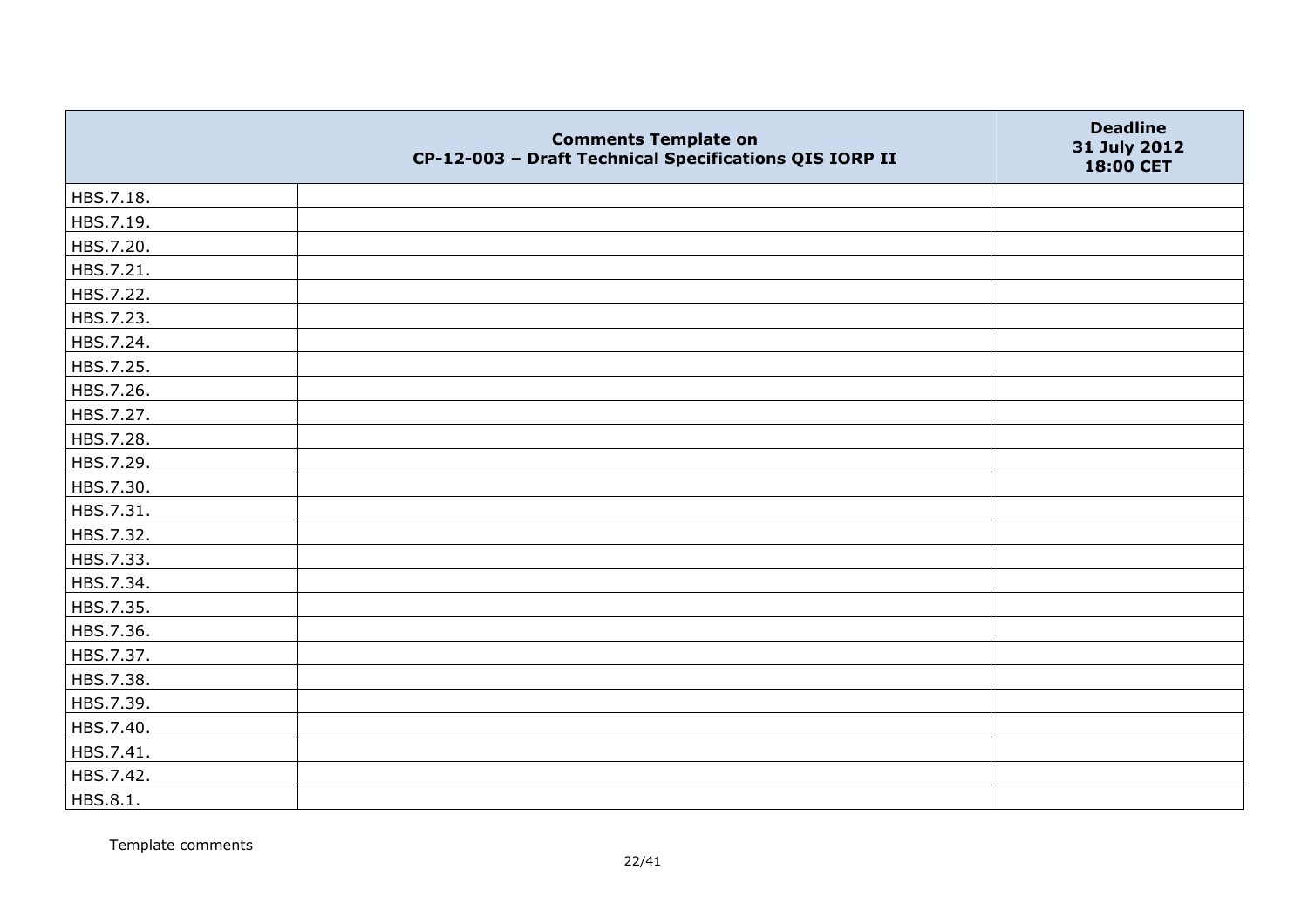|           | <b>Comments Template on</b><br>CP-12-003 - Draft Technical Specifications QIS IORP II | <b>Deadline</b><br>31 July 2012<br>18:00 CET |
|-----------|---------------------------------------------------------------------------------------|----------------------------------------------|
| HBS.8.2.  |                                                                                       |                                              |
| HBS.8.3.  |                                                                                       |                                              |
| HBS.8.4.  |                                                                                       |                                              |
| HBS.8.5.  |                                                                                       |                                              |
| HBS.8.6.  |                                                                                       |                                              |
| HBS.8.7.  |                                                                                       |                                              |
| HBS.8.8.  |                                                                                       |                                              |
| HBS.8.9.  |                                                                                       |                                              |
| HBS.8.10. |                                                                                       |                                              |
| HBS.8.11. |                                                                                       |                                              |
| HBS.8.12. |                                                                                       |                                              |
| HBS.8.13. |                                                                                       |                                              |
| HBS.8.14. |                                                                                       |                                              |
| HBS.8.15. |                                                                                       |                                              |
| HBS.8.16. |                                                                                       |                                              |
| HBS.8.17. |                                                                                       |                                              |
| HBS.8.18. |                                                                                       |                                              |
| HBS.8.19. |                                                                                       |                                              |
| HBS.8.20. |                                                                                       |                                              |
| HBS.8.21. |                                                                                       |                                              |
| HBS.8.22. |                                                                                       |                                              |
| HBS.8.23. |                                                                                       |                                              |
| HBS.8.24. |                                                                                       |                                              |
| HBS.9.1.  |                                                                                       |                                              |
| HBS.9.2.  |                                                                                       |                                              |
| HBS.9.3.  |                                                                                       |                                              |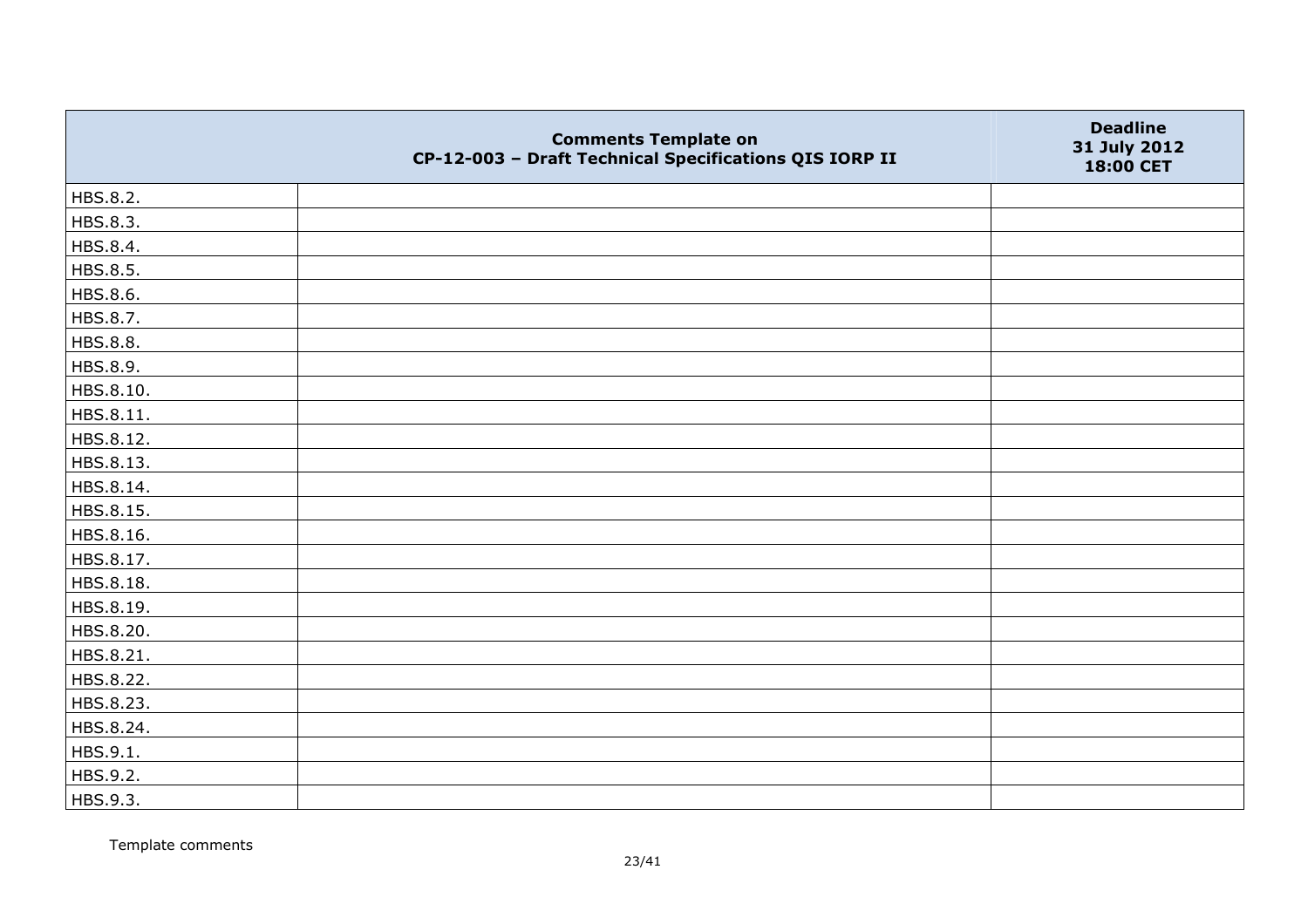|                   | <b>Comments Template on</b><br>CP-12-003 - Draft Technical Specifications QIS IORP II | <b>Deadline</b><br>31 July 2012<br>18:00 CET |
|-------------------|---------------------------------------------------------------------------------------|----------------------------------------------|
| HBS.9.4.          |                                                                                       |                                              |
| HBS.9.5.          |                                                                                       |                                              |
| HBS.9.6.          |                                                                                       |                                              |
| HBS.9.7.          |                                                                                       |                                              |
| HBS.9.8.          |                                                                                       |                                              |
| HBS.9.9.          |                                                                                       |                                              |
| SCR.1.1.          |                                                                                       |                                              |
| SCR.1.2.          |                                                                                       |                                              |
| SCR.1.3.          |                                                                                       |                                              |
| SCR.1.4.          |                                                                                       |                                              |
| SCR.1.5.          |                                                                                       |                                              |
| SCR.1.6.          |                                                                                       |                                              |
| SCR.1.7.          |                                                                                       |                                              |
| SCR.1.8.          |                                                                                       |                                              |
| SCR.1.9.          |                                                                                       |                                              |
| SCR.1.10.         |                                                                                       |                                              |
| SCR.1.11.         |                                                                                       |                                              |
| SCR.1.12.         |                                                                                       |                                              |
| SCR.1.13.         |                                                                                       |                                              |
| SCR.1.14.         |                                                                                       |                                              |
| $\vert$ SCR.1.15. |                                                                                       |                                              |
| SCR.1.16.         |                                                                                       |                                              |
| SCR.1.17.         |                                                                                       |                                              |
| SCR.1.18.         |                                                                                       |                                              |
| SCR.1.19.         |                                                                                       |                                              |
| SCR.1.20.         |                                                                                       |                                              |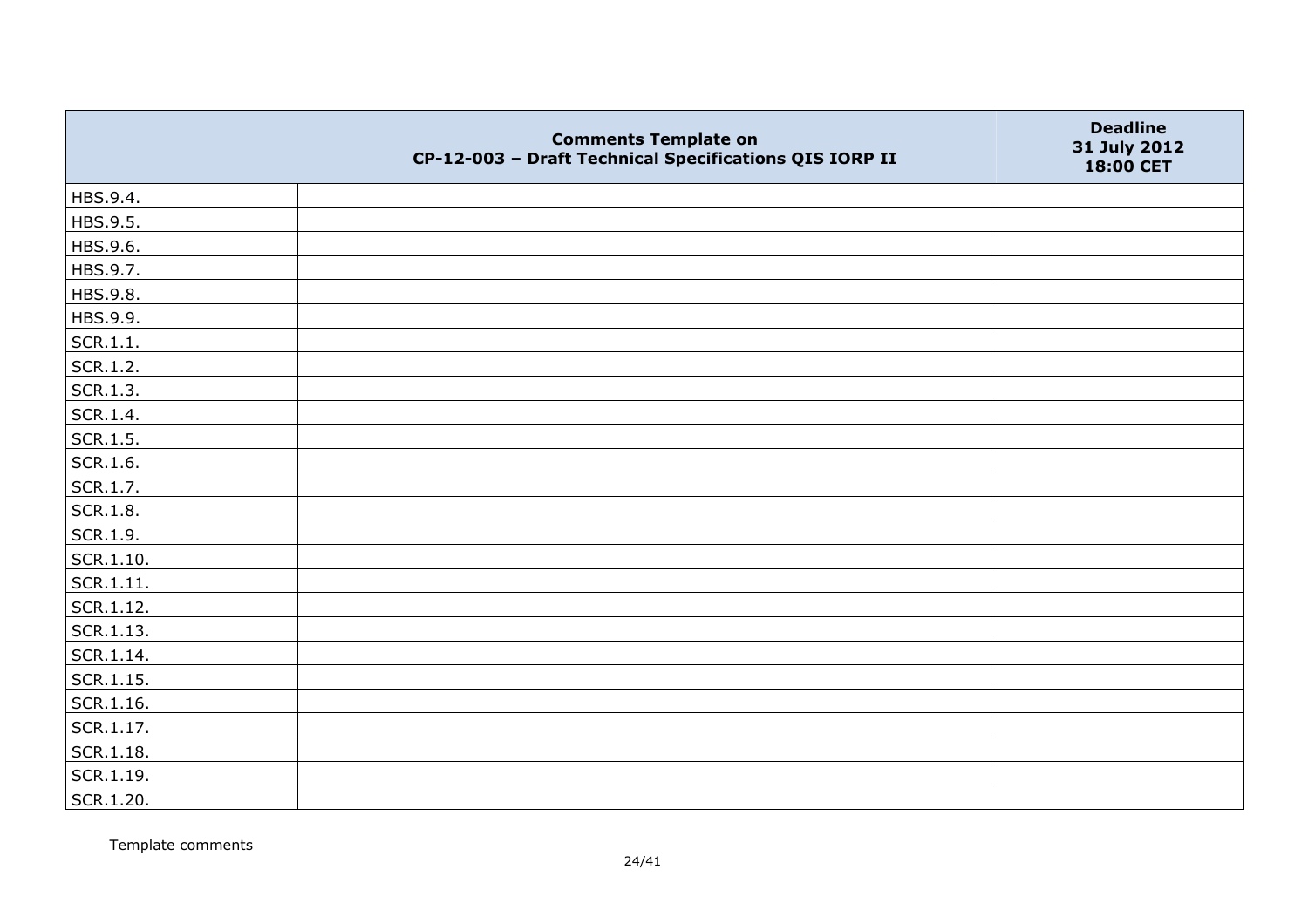|           | <b>Comments Template on</b><br>CP-12-003 - Draft Technical Specifications QIS IORP II | <b>Deadline</b><br>31 July 2012<br>18:00 CET |
|-----------|---------------------------------------------------------------------------------------|----------------------------------------------|
| SCR.1.21. |                                                                                       |                                              |
| SCR.1.22. |                                                                                       |                                              |
| SCR.1.23. |                                                                                       |                                              |
| SCR.1.24. |                                                                                       |                                              |
| SCR.1.25. |                                                                                       |                                              |
| SCR.2.1.  |                                                                                       |                                              |
| SCR.2.2.  |                                                                                       |                                              |
| SCR.2.3.  |                                                                                       |                                              |
| SCR.2.4.  |                                                                                       |                                              |
| SCR.2.5.  |                                                                                       |                                              |
| SCR.2.6.  |                                                                                       |                                              |
| SCR.2.7.  |                                                                                       |                                              |
| SCR.2.8.  |                                                                                       |                                              |
| SCR.2.9.  |                                                                                       |                                              |
| SCR.2.10. |                                                                                       |                                              |
| SCR.2.11. |                                                                                       |                                              |
| SCR.2.12. |                                                                                       |                                              |
| SCR.2.13. |                                                                                       |                                              |
| SCR.2.14. |                                                                                       |                                              |
| SCR.2.15. |                                                                                       |                                              |
| SCR.2.16. |                                                                                       |                                              |
| SCR.2.17. |                                                                                       |                                              |
| SCR.2.18. |                                                                                       |                                              |
| SCR.2.19. |                                                                                       |                                              |
| SCR.2.20. |                                                                                       |                                              |
| SCR.2.21. |                                                                                       |                                              |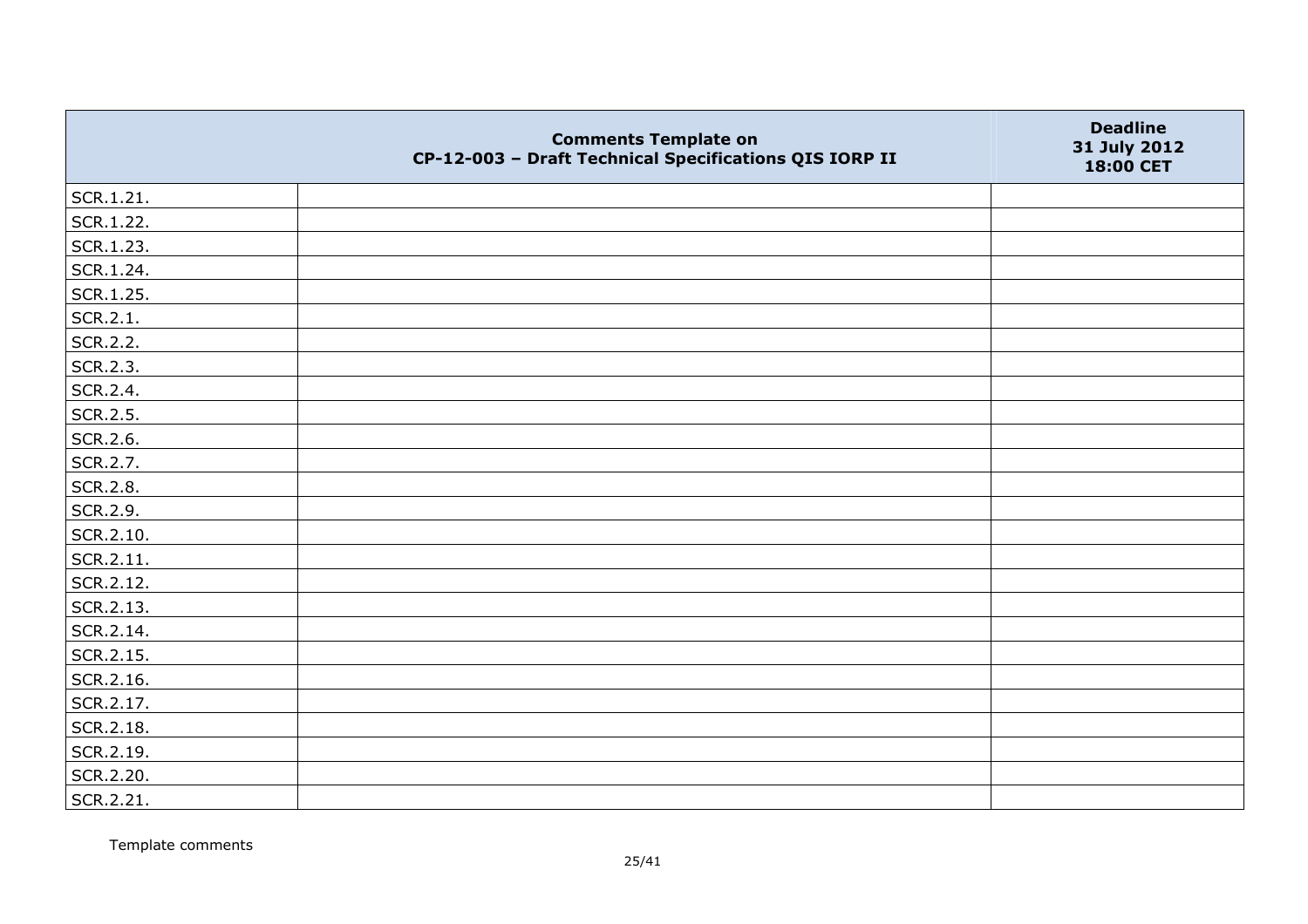|           | <b>Comments Template on</b><br>CP-12-003 - Draft Technical Specifications QIS IORP II | <b>Deadline</b><br>31 July 2012<br>18:00 CET |
|-----------|---------------------------------------------------------------------------------------|----------------------------------------------|
| SCR.2.22. |                                                                                       |                                              |
| SCR.2.23. |                                                                                       |                                              |
| SCR.2.24. |                                                                                       |                                              |
| SCR.2.25. |                                                                                       |                                              |
| SCR.2.26. |                                                                                       |                                              |
| SCR.2.27. |                                                                                       |                                              |
| SCR.2.28. |                                                                                       |                                              |
| SCR.2.29. |                                                                                       |                                              |
| SCR.2.30. |                                                                                       |                                              |
| SCR.2.31. |                                                                                       |                                              |
| SCR.2.32. |                                                                                       |                                              |
| SCR.2.33. |                                                                                       |                                              |
| SCR.2.34. |                                                                                       |                                              |
| SCR.2.35. |                                                                                       |                                              |
| SCR.3.1.  |                                                                                       |                                              |
| SCR.3.2.  |                                                                                       |                                              |
| SCR.3.3.  |                                                                                       |                                              |
| SCR.3.4.  |                                                                                       |                                              |
| SCR.3.5.  |                                                                                       |                                              |
| SCR.3.6.  |                                                                                       |                                              |
| SCR.4.1.  |                                                                                       |                                              |
| SCR.4.2.  |                                                                                       |                                              |
| SCR.4.3.  |                                                                                       |                                              |
| SCR.4.4.  |                                                                                       |                                              |
| SCR.5.1.  |                                                                                       |                                              |
| SCR.5.2.  |                                                                                       |                                              |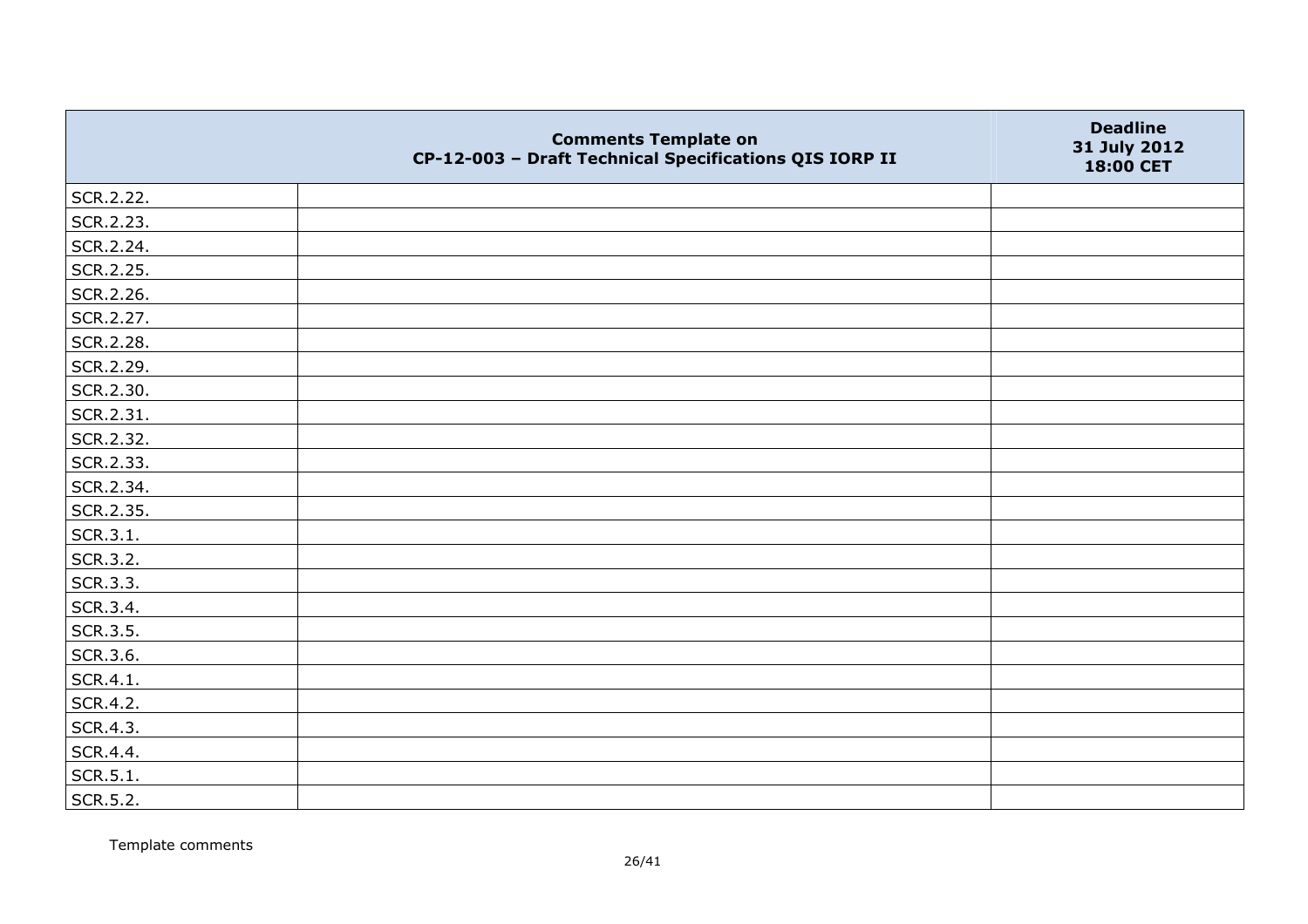|                 | <b>Comments Template on</b><br>CP-12-003 - Draft Technical Specifications QIS IORP II | <b>Deadline</b><br>31 July 2012<br>18:00 CET |
|-----------------|---------------------------------------------------------------------------------------|----------------------------------------------|
| SCR.5.3.        |                                                                                       |                                              |
| SCR.5.4.        |                                                                                       |                                              |
| SCR.5.5.        |                                                                                       |                                              |
| SCR.5.6.        |                                                                                       |                                              |
| SCR.5.7.        |                                                                                       |                                              |
| <b>SCR.5.8.</b> |                                                                                       |                                              |
| SCR.5.9.        |                                                                                       |                                              |
| SCR.5.10.       |                                                                                       |                                              |
| SCR.5.11.       |                                                                                       |                                              |
| SCR.5.12.       |                                                                                       |                                              |
| SCR.5.13.       |                                                                                       |                                              |
| SCR.5.14.       |                                                                                       |                                              |
| SCR.5.15.       |                                                                                       |                                              |
| SCR.5.16.       |                                                                                       |                                              |
| SCR.5.17.       |                                                                                       |                                              |
| SCR.5.18.       |                                                                                       |                                              |
| SCR.5.19.       |                                                                                       |                                              |
| SCR.5.20.       |                                                                                       |                                              |
| SCR.5.21.       |                                                                                       |                                              |
| SCR.5.22.       |                                                                                       |                                              |
| SCR.5.23.       |                                                                                       |                                              |
| SCR.5.24.       |                                                                                       |                                              |
| SCR.5.25.       |                                                                                       |                                              |
| SCR.5.26.       |                                                                                       |                                              |
| SCR.5.27.       |                                                                                       |                                              |
| SCR.5.28.       |                                                                                       |                                              |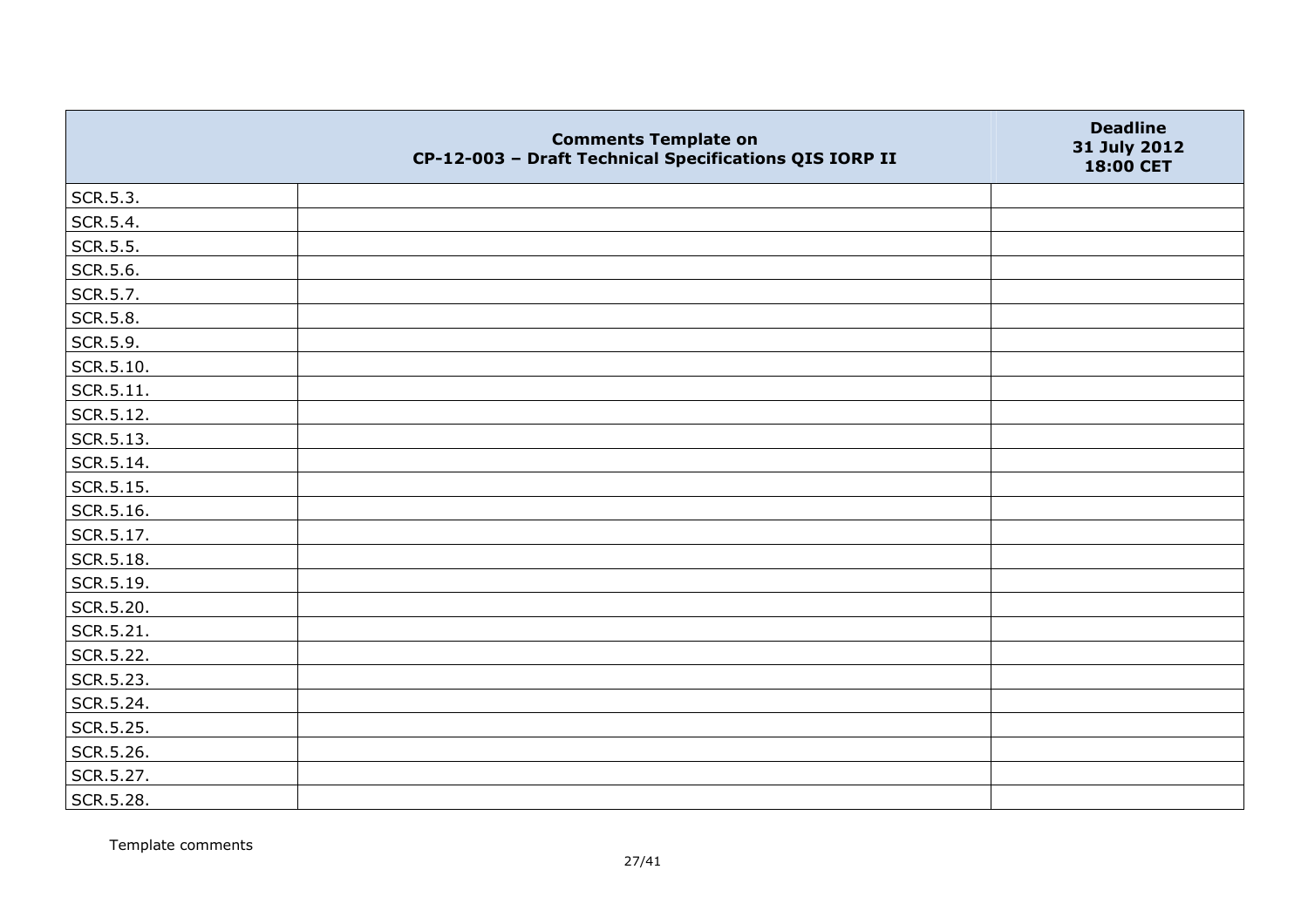|           | <b>Comments Template on</b><br>CP-12-003 - Draft Technical Specifications QIS IORP II | <b>Deadline</b><br>31 July 2012<br>18:00 CET |
|-----------|---------------------------------------------------------------------------------------|----------------------------------------------|
| SCR.5.29. |                                                                                       |                                              |
| SCR.5.30. |                                                                                       |                                              |
| SCR.5.31. |                                                                                       |                                              |
| SCR.5.32. |                                                                                       |                                              |
| SCR.5.33. |                                                                                       |                                              |
| SCR.5.34. |                                                                                       |                                              |
| SCR.5.35. |                                                                                       |                                              |
| SCR.5.36. |                                                                                       |                                              |
| SCR.5.37. |                                                                                       |                                              |
| SCR.5.38. |                                                                                       |                                              |
| SCR.5.39. |                                                                                       |                                              |
| SCR.5.40. |                                                                                       |                                              |
| SCR.5.41. |                                                                                       |                                              |
| SCR.5.42. |                                                                                       |                                              |
| SCR.5.43. |                                                                                       |                                              |
| SCR.5.44. |                                                                                       |                                              |
| SCR.5.45. |                                                                                       |                                              |
| SCR.5.46. |                                                                                       |                                              |
| SCR.5.47. |                                                                                       |                                              |
| SCR.5.48. |                                                                                       |                                              |
| SCR.5.49. |                                                                                       |                                              |
| SCR.5.50. |                                                                                       |                                              |
| SCR.5.51. |                                                                                       |                                              |
| SCR.5.52. |                                                                                       |                                              |
| SCR.5.53. |                                                                                       |                                              |
| SCR.5.54. |                                                                                       |                                              |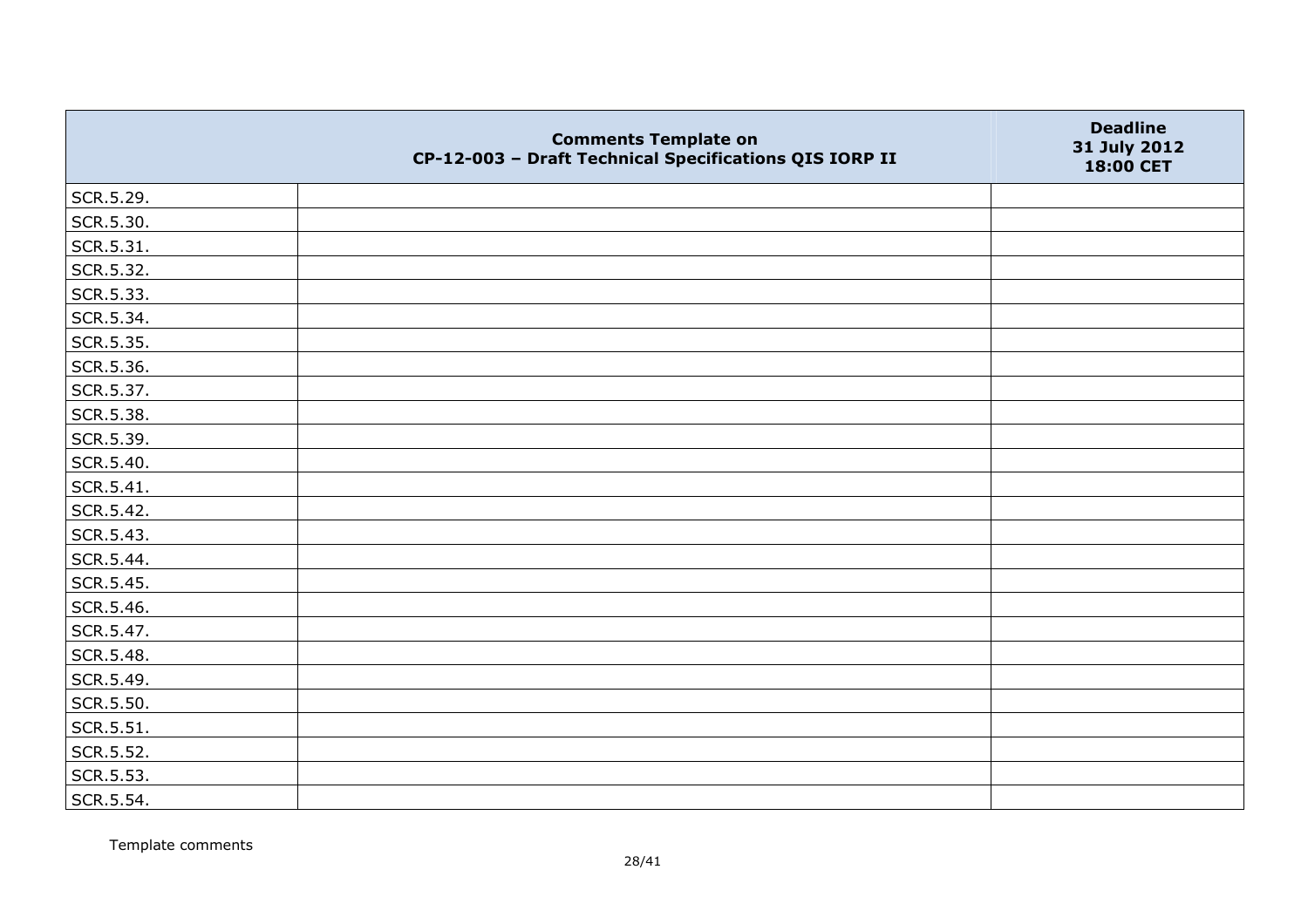|           | <b>Comments Template on</b><br>CP-12-003 - Draft Technical Specifications QIS IORP II | <b>Deadline</b><br>31 July 2012<br>18:00 CET |
|-----------|---------------------------------------------------------------------------------------|----------------------------------------------|
| SCR.5.55. |                                                                                       |                                              |
| SCR.5.56. |                                                                                       |                                              |
| SCR.5.57. |                                                                                       |                                              |
| SCR.5.58. |                                                                                       |                                              |
| SCR.5.59. |                                                                                       |                                              |
| SCR.5.60. |                                                                                       |                                              |
| SCR.5.61. |                                                                                       |                                              |
| SCR.5.62. |                                                                                       |                                              |
| SCR.5.63. |                                                                                       |                                              |
| SCR.5.64. |                                                                                       |                                              |
| SCR.5.65. |                                                                                       |                                              |
| SCR.5.66. |                                                                                       |                                              |
| SCR.5.67. |                                                                                       |                                              |
| SCR.5.68. |                                                                                       |                                              |
| SCR.5.69. |                                                                                       |                                              |
| SCR.5.70. |                                                                                       |                                              |
| SCR.5.71. |                                                                                       |                                              |
| SCR.5.72. |                                                                                       |                                              |
| SCR.5.73. |                                                                                       |                                              |
| SCR.5.74. |                                                                                       |                                              |
| SCR.5.75. |                                                                                       |                                              |
| SCR.5.76. |                                                                                       |                                              |
| SCR.5.77. |                                                                                       |                                              |
| SCR.5.78. |                                                                                       |                                              |
| SCR.5.79. |                                                                                       |                                              |
| SCR.5.80. |                                                                                       |                                              |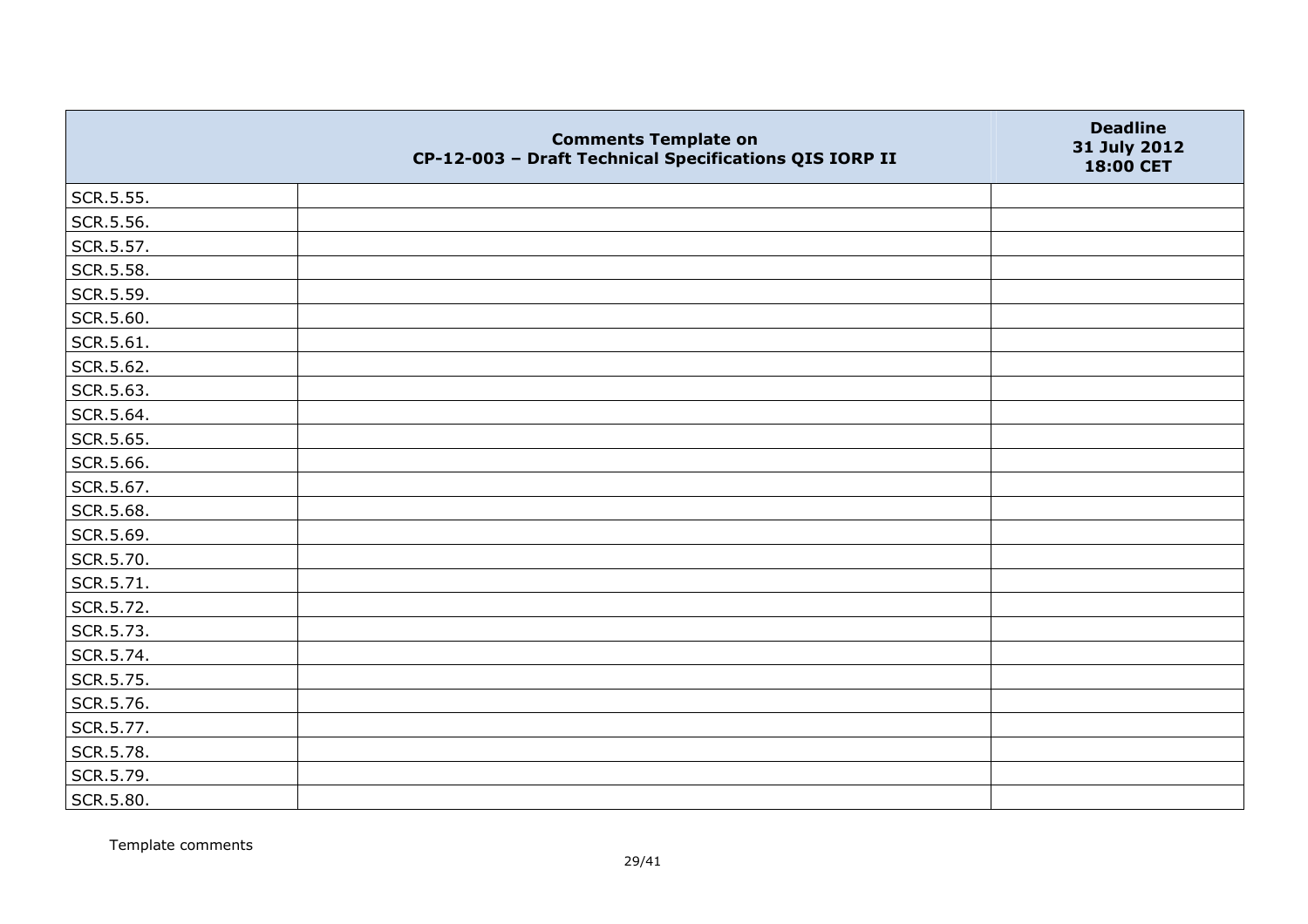|            | <b>Comments Template on</b><br>CP-12-003 - Draft Technical Specifications QIS IORP II | <b>Deadline</b><br>31 July 2012<br>18:00 CET |
|------------|---------------------------------------------------------------------------------------|----------------------------------------------|
| SCR.5.81.  |                                                                                       |                                              |
| SCR.5.82.  |                                                                                       |                                              |
| SCR.5.83.  |                                                                                       |                                              |
| SCR.5.84.  |                                                                                       |                                              |
| SCR.5.85.  |                                                                                       |                                              |
| SCR.5.86.  |                                                                                       |                                              |
| SCR.5.87.  |                                                                                       |                                              |
| SCR.5.88.  |                                                                                       |                                              |
| SCR.5.89.  |                                                                                       |                                              |
| SCR.5.90.  |                                                                                       |                                              |
| SCR.5.91.  |                                                                                       |                                              |
| SCR.5.92.  |                                                                                       |                                              |
| SCR.5.93.  |                                                                                       |                                              |
| SCR.5.94.  |                                                                                       |                                              |
| SCR.5.95.  |                                                                                       |                                              |
| SCR.5.96.  |                                                                                       |                                              |
| SCR.5.97.  |                                                                                       |                                              |
| SCR.5.98.  |                                                                                       |                                              |
| SCR.5.99.  |                                                                                       |                                              |
| SCR.5.100. |                                                                                       |                                              |
| SCR.5.101. |                                                                                       |                                              |
| SCR.5.102. |                                                                                       |                                              |
| SCR.5.103. |                                                                                       |                                              |
| SCR.5.104. |                                                                                       |                                              |
| SCR.5.105. |                                                                                       |                                              |
| SCR.5.106. |                                                                                       |                                              |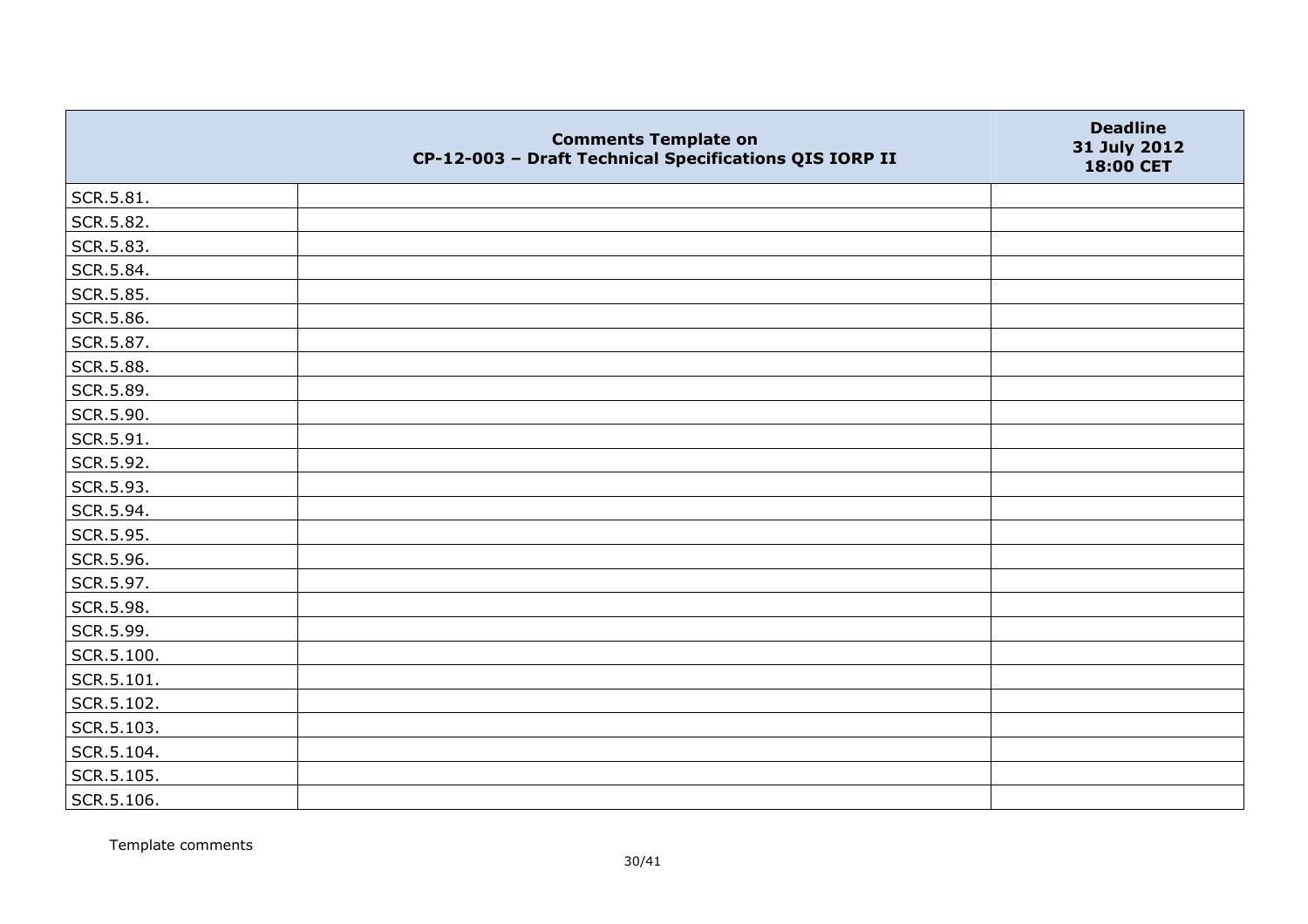|                    | <b>Comments Template on</b><br>CP-12-003 - Draft Technical Specifications QIS IORP II | <b>Deadline</b><br>31 July 2012<br>18:00 CET |
|--------------------|---------------------------------------------------------------------------------------|----------------------------------------------|
| SCR.5.107.         |                                                                                       |                                              |
| SCR.5.108.         |                                                                                       |                                              |
| SCR.5.109.         |                                                                                       |                                              |
| SCR.5.110.         |                                                                                       |                                              |
| $\vert$ SCR.5.111. |                                                                                       |                                              |
| SCR.5.112.         |                                                                                       |                                              |
| SCR.5.113.         |                                                                                       |                                              |
| SCR.5.114.         |                                                                                       |                                              |
| SCR.5.115.         |                                                                                       |                                              |
| SCR.5.116.         |                                                                                       |                                              |
| SCR.5.117.         |                                                                                       |                                              |
| SCR.5.118.         |                                                                                       |                                              |
| SCR.5.119.         |                                                                                       |                                              |
| SCR.5.120.         |                                                                                       |                                              |
| SCR.5.121.         |                                                                                       |                                              |
| SCR.5.122.         |                                                                                       |                                              |
| SCR.5.123.         |                                                                                       |                                              |
| SCR.5.124.         |                                                                                       |                                              |
| SCR.5.125.         |                                                                                       |                                              |
| SCR.5.126.         |                                                                                       |                                              |
| SCR.5.127.         |                                                                                       |                                              |
| SCR.5.128.         |                                                                                       |                                              |
| SCR.5.129.         |                                                                                       |                                              |
| SCR.5.130.         |                                                                                       |                                              |
| SCR.5.131.         |                                                                                       |                                              |
| SCR.6.1.           |                                                                                       |                                              |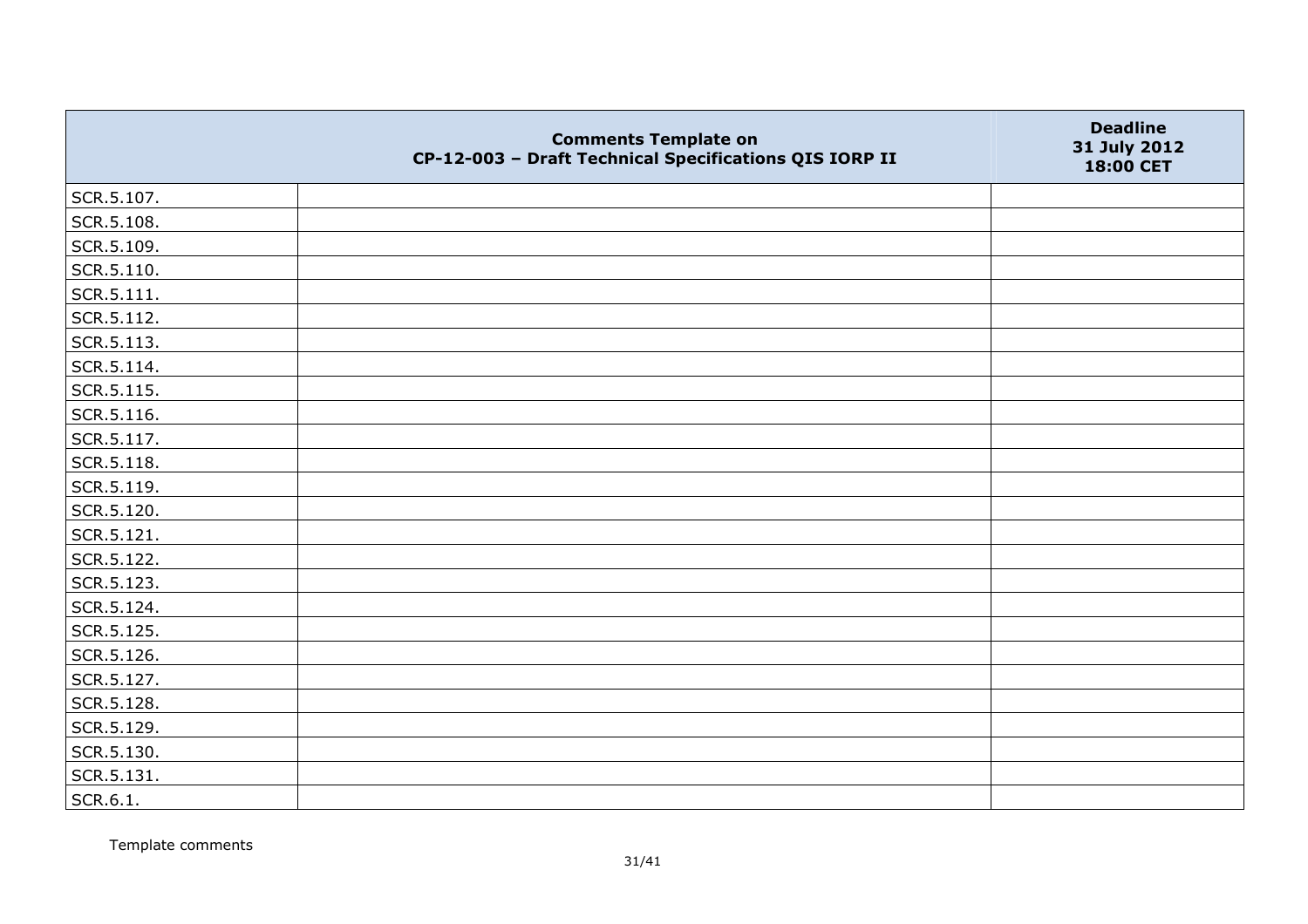|           | <b>Comments Template on</b><br>CP-12-003 - Draft Technical Specifications QIS IORP II | <b>Deadline</b><br>31 July 2012<br>18:00 CET |
|-----------|---------------------------------------------------------------------------------------|----------------------------------------------|
| SCR.6.2.  |                                                                                       |                                              |
| SCR.6.3.  |                                                                                       |                                              |
| SCR.6.4.  |                                                                                       |                                              |
| SCR.6.5.  |                                                                                       |                                              |
| SCR.6.6.  |                                                                                       |                                              |
| SCR.6.7.  |                                                                                       |                                              |
| SCR.6.8.  |                                                                                       |                                              |
| SCR.6.9.  |                                                                                       |                                              |
| SCR.6.10. |                                                                                       |                                              |
| SCR.6.11. |                                                                                       |                                              |
| SCR.6.12. |                                                                                       |                                              |
| SCR.6.13. |                                                                                       |                                              |
| SCR.6.14. |                                                                                       |                                              |
| SCR.6.15. |                                                                                       |                                              |
| SCR.6.16. |                                                                                       |                                              |
| SCR.6.17. |                                                                                       |                                              |
| SCR.6.18. |                                                                                       |                                              |
| SCR.6.19. |                                                                                       |                                              |
| SCR.6.20. |                                                                                       |                                              |
| SCR.6.21. |                                                                                       |                                              |
| SCR.6.22. |                                                                                       |                                              |
| SCR.6.23. |                                                                                       |                                              |
| SCR.6.24. |                                                                                       |                                              |
| SCR.6.25. |                                                                                       |                                              |
| SCR.6.26. |                                                                                       |                                              |
| SCR.6.27. |                                                                                       |                                              |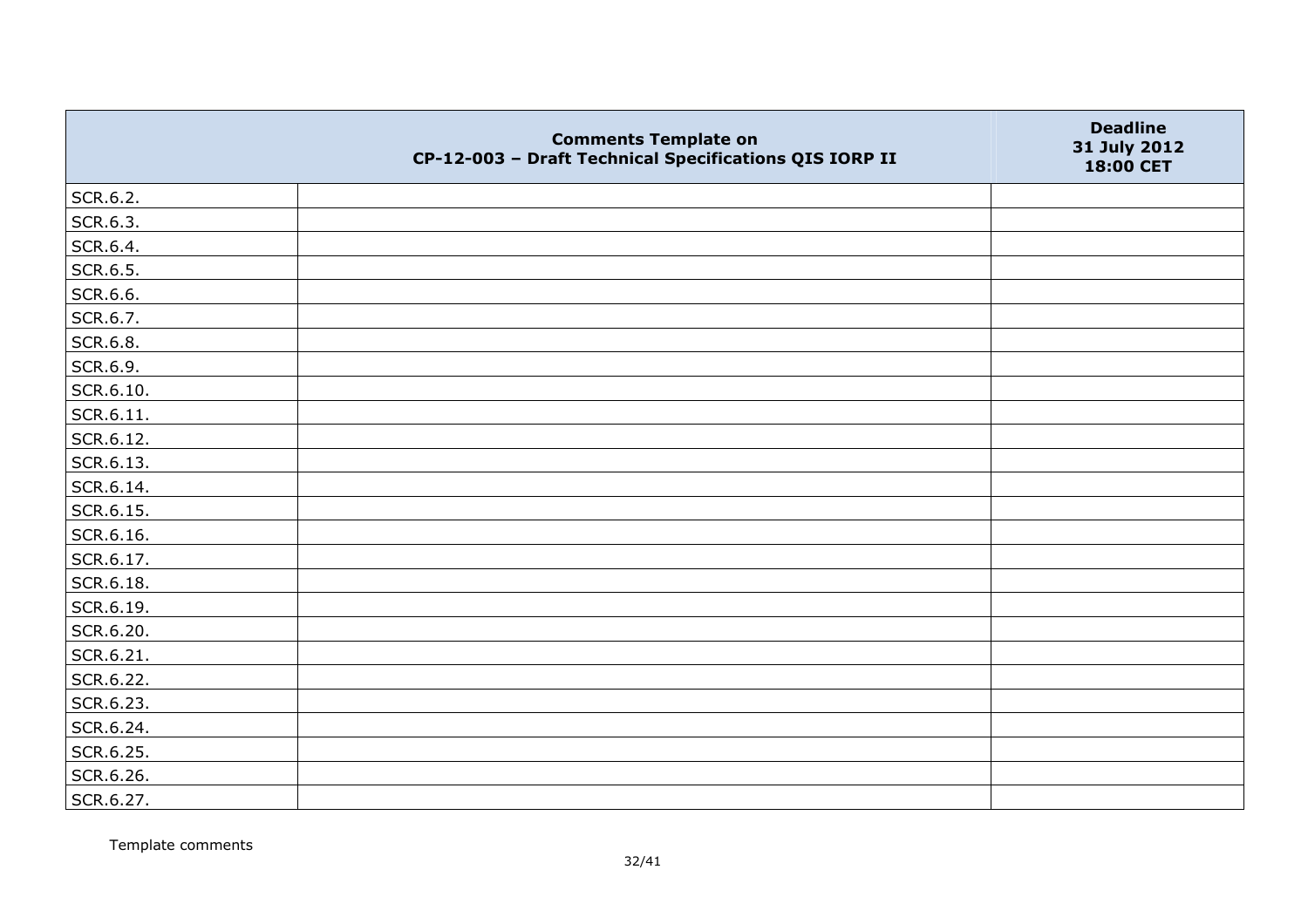|           | <b>Comments Template on</b><br>CP-12-003 - Draft Technical Specifications QIS IORP II | <b>Deadline</b><br>31 July 2012<br>18:00 CET |
|-----------|---------------------------------------------------------------------------------------|----------------------------------------------|
| SCR.6.28. |                                                                                       |                                              |
| SCR.6.29. |                                                                                       |                                              |
| SCR.6.30. |                                                                                       |                                              |
| SCR.6.31. |                                                                                       |                                              |
| SCR.6.32. |                                                                                       |                                              |
| SCR.7.1.  |                                                                                       |                                              |
| SCR.7.2.  |                                                                                       |                                              |
| SCR.7.3.  |                                                                                       |                                              |
| SCR.7.4.  |                                                                                       |                                              |
| SCR.7.5.  |                                                                                       |                                              |
| SCR.7.6.  |                                                                                       |                                              |
| SCR.7.7.  |                                                                                       |                                              |
| SCR.7.8.  |                                                                                       |                                              |
| SCR.7.9.  |                                                                                       |                                              |
| SCR.7.10. |                                                                                       |                                              |
| SCR.7.11. |                                                                                       |                                              |
| SCR.7.12. |                                                                                       |                                              |
| SCR.7.13. |                                                                                       |                                              |
| SCR.7.14. |                                                                                       |                                              |
| SCR.7.15. |                                                                                       |                                              |
| SCR.7.16. |                                                                                       |                                              |
| SCR.7.17. |                                                                                       |                                              |
| SCR.7.18. |                                                                                       |                                              |
| SCR.7.19. |                                                                                       |                                              |
| SCR.7.20. |                                                                                       |                                              |
| SCR.7.21. |                                                                                       |                                              |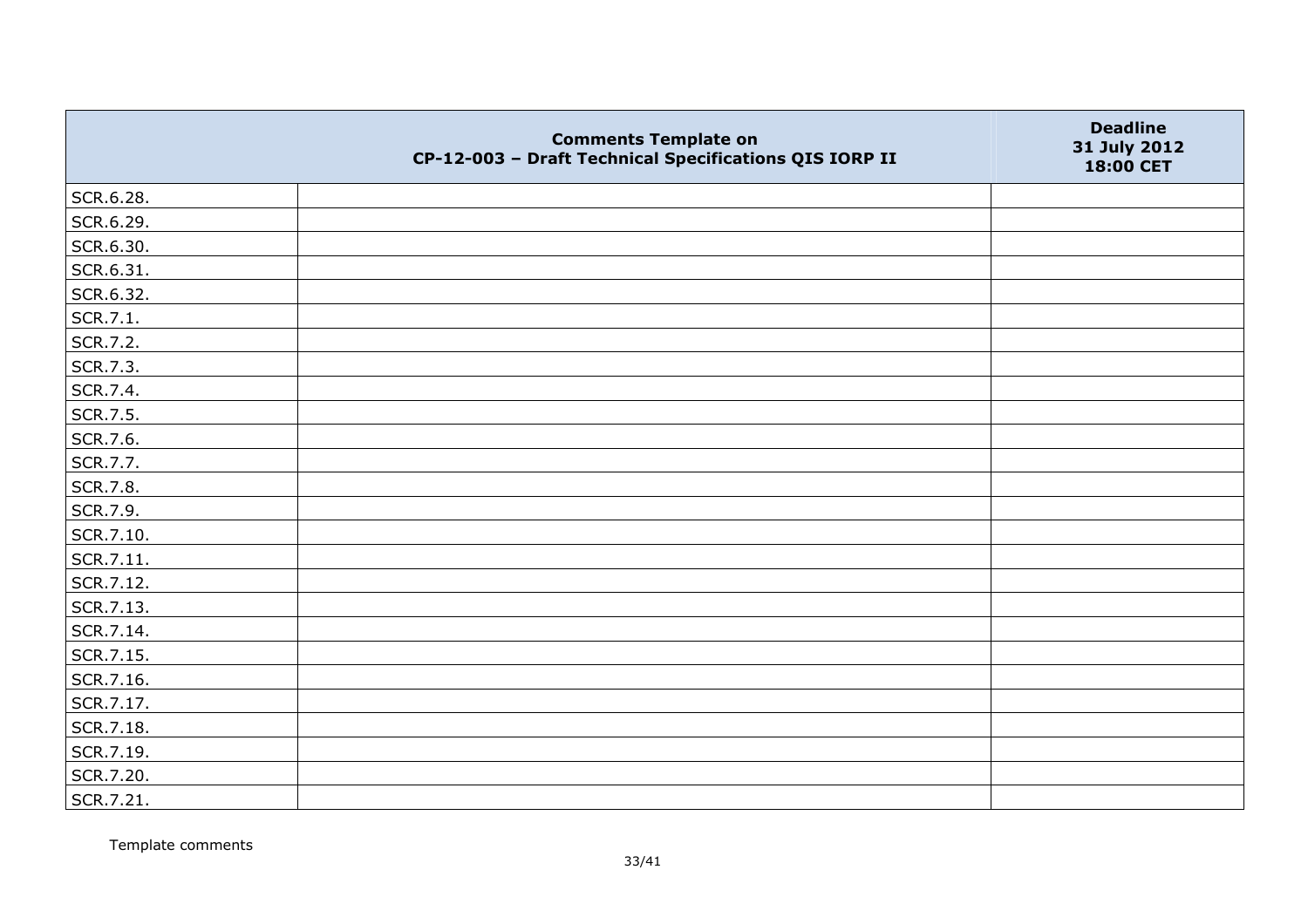|           | <b>Comments Template on</b><br>CP-12-003 - Draft Technical Specifications QIS IORP II | <b>Deadline</b><br>31 July 2012<br>18:00 CET |
|-----------|---------------------------------------------------------------------------------------|----------------------------------------------|
| SCR.7.22. |                                                                                       |                                              |
| SCR.7.23. |                                                                                       |                                              |
| SCR.7.24. |                                                                                       |                                              |
| SCR.7.25. |                                                                                       |                                              |
| SCR.7.26. |                                                                                       |                                              |
| SCR.7.27. |                                                                                       |                                              |
| SCR.7.28. |                                                                                       |                                              |
| SCR.7.29. |                                                                                       |                                              |
| SCR.7.30. |                                                                                       |                                              |
| SCR.7.31. |                                                                                       |                                              |
| SCR.7.32. |                                                                                       |                                              |
| SCR.7.33. |                                                                                       |                                              |
| SCR.7.34. |                                                                                       |                                              |
| SCR.7.35. |                                                                                       |                                              |
| SCR.7.36. |                                                                                       |                                              |
| SCR.7.37. |                                                                                       |                                              |
| SCR.7.38. |                                                                                       |                                              |
| SCR.7.39. |                                                                                       |                                              |
| SCR.7.40. |                                                                                       |                                              |
| SCR.7.41. |                                                                                       |                                              |
| SCR.7.42. |                                                                                       |                                              |
| SCR.7.43. |                                                                                       |                                              |
| SCR.7.44. |                                                                                       |                                              |
| SCR.7.45. |                                                                                       |                                              |
| SCR.7.46. |                                                                                       |                                              |
| SCR.7.47. |                                                                                       |                                              |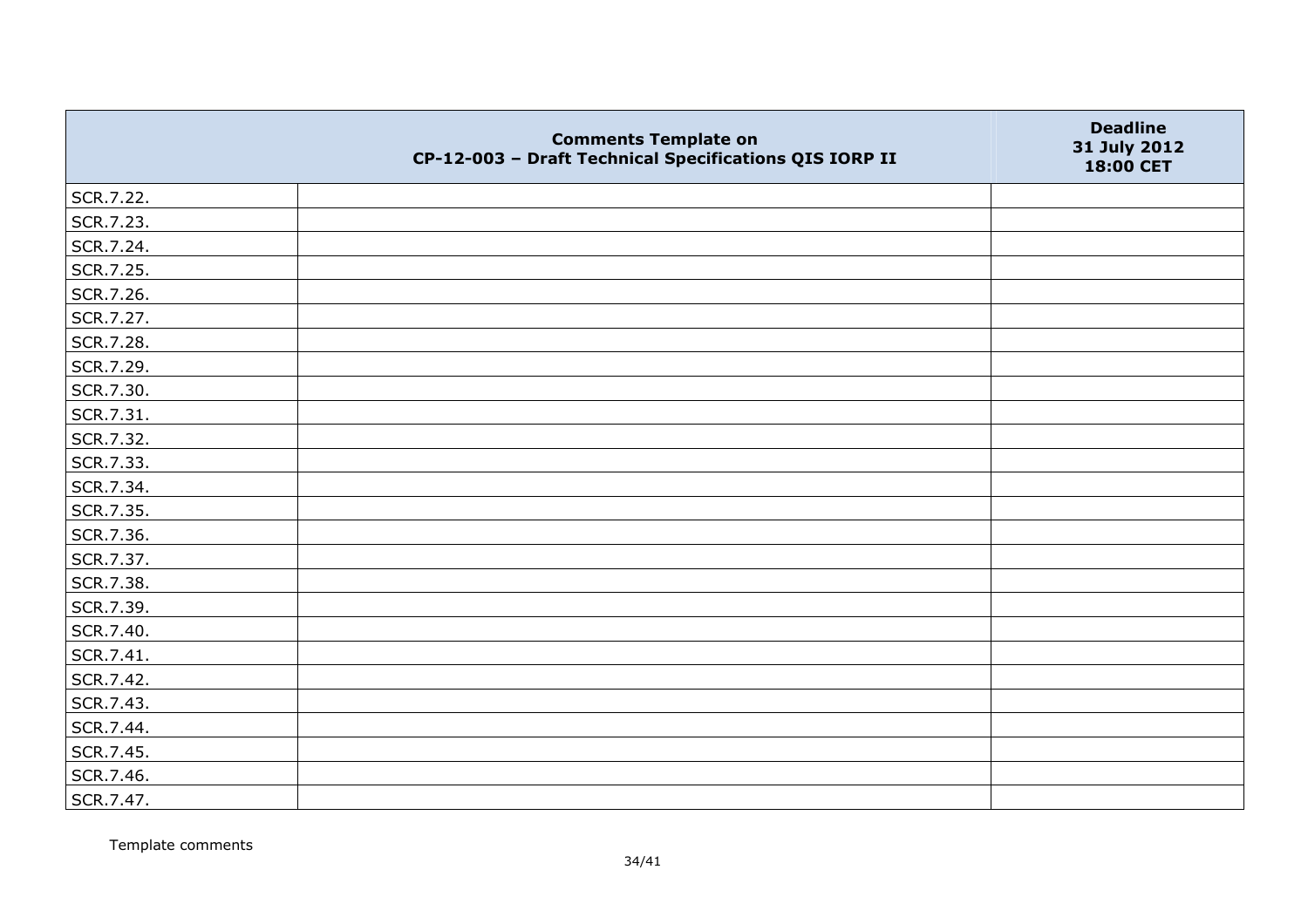|           | <b>Comments Template on</b><br>CP-12-003 - Draft Technical Specifications QIS IORP II | <b>Deadline</b><br>31 July 2012<br>18:00 CET |
|-----------|---------------------------------------------------------------------------------------|----------------------------------------------|
| SCR.7.48. |                                                                                       |                                              |
| SCR.7.49. |                                                                                       |                                              |
| SCR.7.50. |                                                                                       |                                              |
| SCR.7.51. |                                                                                       |                                              |
| SCR.7.52. |                                                                                       |                                              |
| SCR.7.53. |                                                                                       |                                              |
| SCR.7.54. |                                                                                       |                                              |
| SCR.7.55. |                                                                                       |                                              |
| SCR.7.56. |                                                                                       |                                              |
| SCR.7.57. |                                                                                       |                                              |
| SCR.7.58. |                                                                                       |                                              |
| SCR.7.59. |                                                                                       |                                              |
| SCR.7.60. |                                                                                       |                                              |
| SCR.7.61. |                                                                                       |                                              |
| SCR.7.62. |                                                                                       |                                              |
| SCR.7.63. |                                                                                       |                                              |
| SCR.7.64. |                                                                                       |                                              |
| SCR.7.65. |                                                                                       |                                              |
| SCR.7.66. |                                                                                       |                                              |
| SCR.7.67. |                                                                                       |                                              |
| SCR.7.68. |                                                                                       |                                              |
| SCR.7.69. |                                                                                       |                                              |
| SCR.7.70. |                                                                                       |                                              |
| SCR.7.71. |                                                                                       |                                              |
| SCR.7.72. |                                                                                       |                                              |
| SCR.7.73. |                                                                                       |                                              |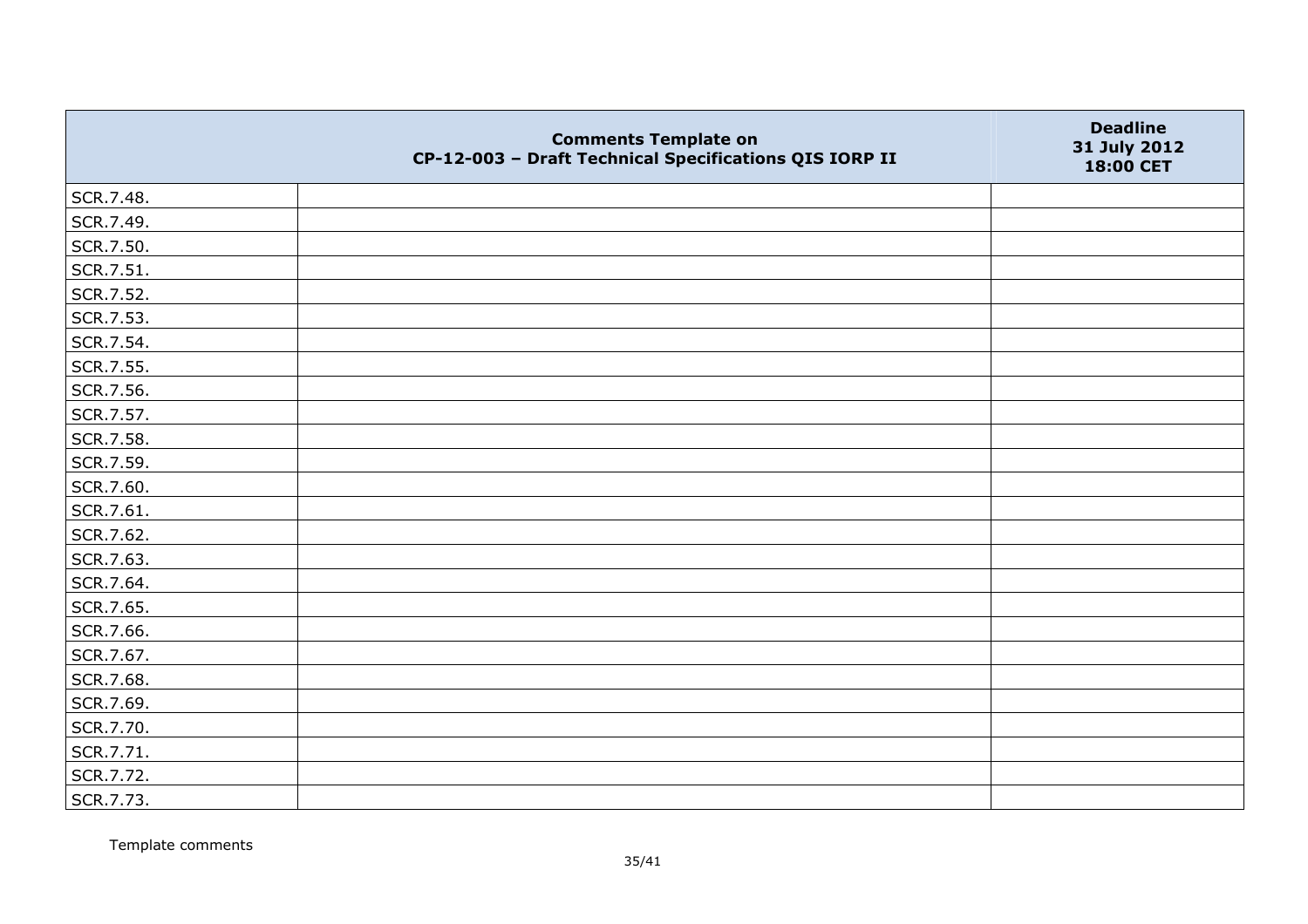|           | <b>Comments Template on</b><br>CP-12-003 - Draft Technical Specifications QIS IORP II | <b>Deadline</b><br>31 July 2012<br>18:00 CET |
|-----------|---------------------------------------------------------------------------------------|----------------------------------------------|
| SCR.7.74. |                                                                                       |                                              |
| SCR.7.75. |                                                                                       |                                              |
| SCR.7.76. |                                                                                       |                                              |
| SCR.7.77. |                                                                                       |                                              |
| SCR.7.78. |                                                                                       |                                              |
| SCR.7.79. |                                                                                       |                                              |
| SCR.7.80. |                                                                                       |                                              |
| SCR.7.81. |                                                                                       |                                              |
| SCR.7.82. |                                                                                       |                                              |
| SCR.7.83. |                                                                                       |                                              |
| SCR.7.84. |                                                                                       |                                              |
| SCR.7.85. |                                                                                       |                                              |
| SCR.7.86. |                                                                                       |                                              |
| SCR.7.87. |                                                                                       |                                              |
| SCR.8.1.  |                                                                                       |                                              |
| SCR.8.2.  |                                                                                       |                                              |
| SCR.8.3.  |                                                                                       |                                              |
| SCR.8.4.  |                                                                                       |                                              |
| SCR.8.5.  |                                                                                       |                                              |
| SCR.8.6.  |                                                                                       |                                              |
| SCR.8.7.  |                                                                                       |                                              |
| SCR.9.1.  |                                                                                       |                                              |
| SCR.9.2.  |                                                                                       |                                              |
| SCR.9.3.  |                                                                                       |                                              |
| SCR.9.4.  |                                                                                       |                                              |
| SCR.9.5.  |                                                                                       |                                              |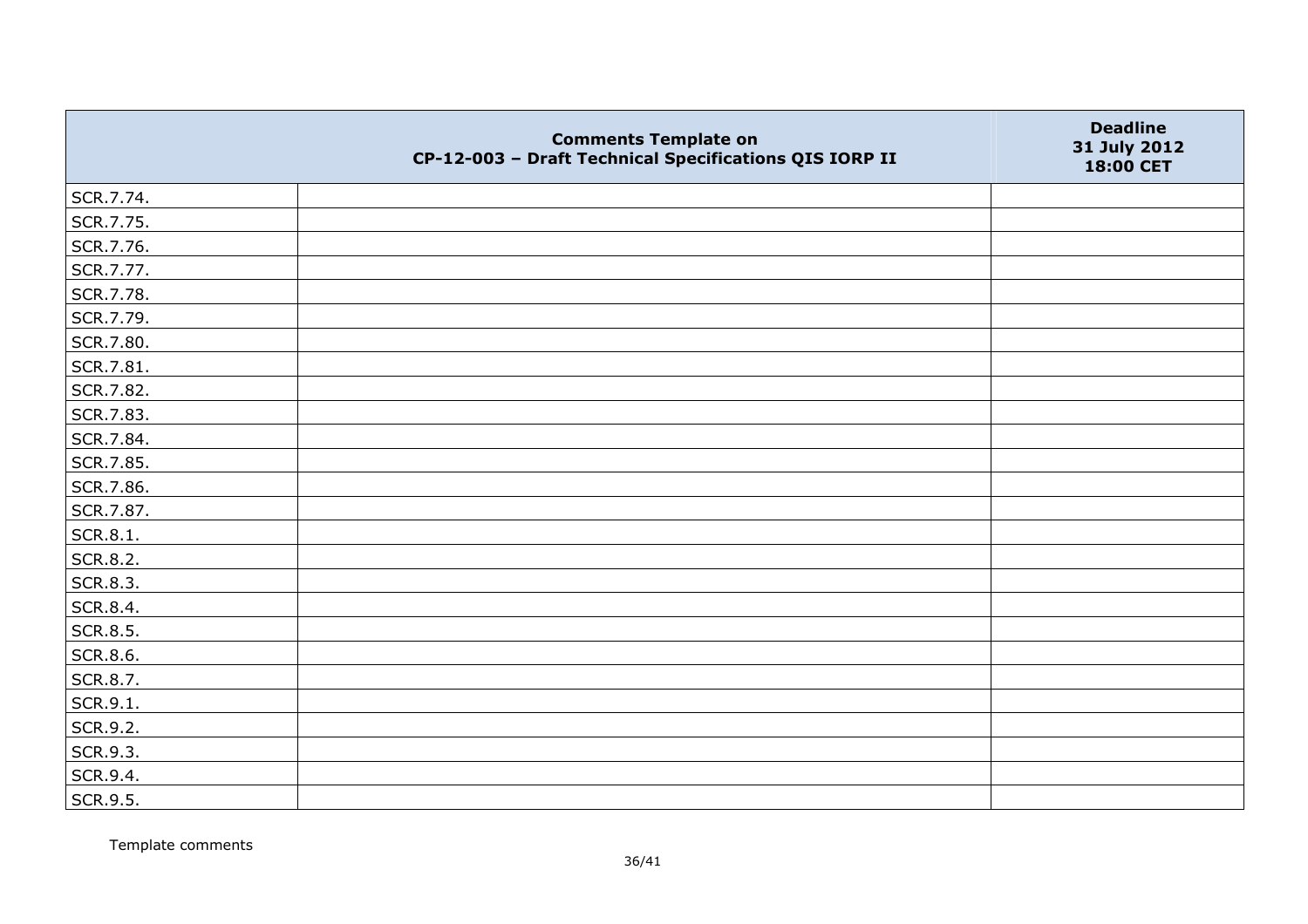|                   | <b>Comments Template on</b><br>CP-12-003 - Draft Technical Specifications QIS IORP II | <b>Deadline</b><br>31 July 2012<br>18:00 CET |
|-------------------|---------------------------------------------------------------------------------------|----------------------------------------------|
| SCR.9.6.          |                                                                                       |                                              |
| SCR.9.7.          |                                                                                       |                                              |
| SCR.9.8.          |                                                                                       |                                              |
| SCR.9.9.          |                                                                                       |                                              |
| SCR.9.10.         |                                                                                       |                                              |
| $\vert$ SCR.9.11. |                                                                                       |                                              |
| SCR.9.12.         |                                                                                       |                                              |
| SCR.9.13.         |                                                                                       |                                              |
| SCR.9.14.         |                                                                                       |                                              |
| SCR.9.15.         |                                                                                       |                                              |
| SCR.9.16.         |                                                                                       |                                              |
| SCR.9.17.         |                                                                                       |                                              |
| SCR.9.18.         |                                                                                       |                                              |
| SCR.9.19.         |                                                                                       |                                              |
| SCR.9.20.         |                                                                                       |                                              |
| SCR.9.21.         |                                                                                       |                                              |
| SCR.9.22.         |                                                                                       |                                              |
| SCR.9.23.         |                                                                                       |                                              |
| SCR.9.24.         |                                                                                       |                                              |
| SCR.9.25.         |                                                                                       |                                              |
| SCR.9.26.         |                                                                                       |                                              |
| SCR.9.27.         |                                                                                       |                                              |
| SCR.9.28.         |                                                                                       |                                              |
| SCR.9.29.         |                                                                                       |                                              |
| SCR.9.30.         |                                                                                       |                                              |
| SCR.9.31.         |                                                                                       |                                              |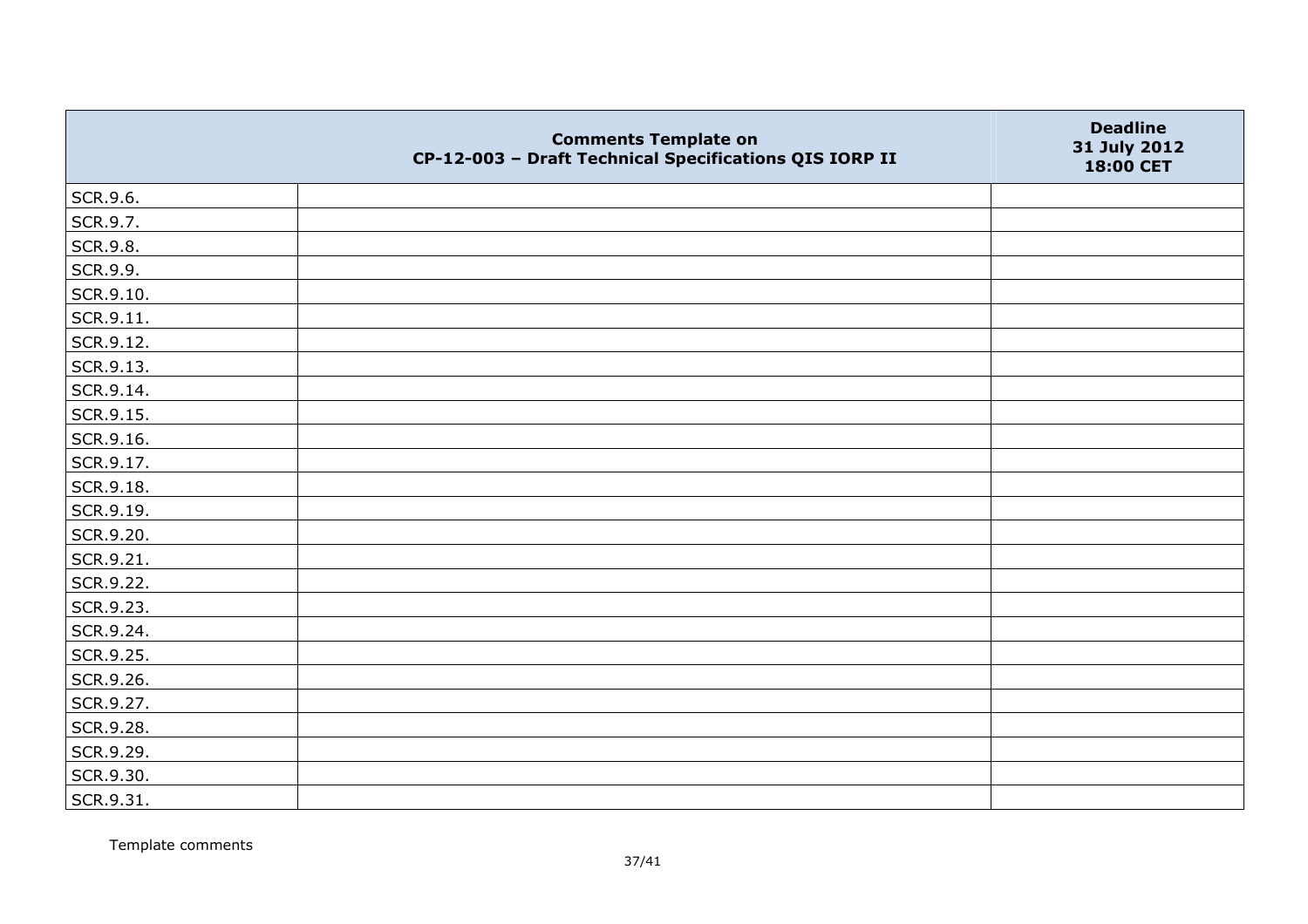|            | <b>Comments Template on</b><br>CP-12-003 - Draft Technical Specifications QIS IORP II | <b>Deadline</b><br>31 July 2012<br>18:00 CET |
|------------|---------------------------------------------------------------------------------------|----------------------------------------------|
| SCR.9.32.  |                                                                                       |                                              |
| SCR.9.33.  |                                                                                       |                                              |
| SCR.9.34.  |                                                                                       |                                              |
| SCR.10.1.  |                                                                                       |                                              |
| SCR.10.2.  |                                                                                       |                                              |
| SCR.10.3.  |                                                                                       |                                              |
| SCR.10.4.  |                                                                                       |                                              |
| SCR.10.5.  |                                                                                       |                                              |
| SCR.10.6.  |                                                                                       |                                              |
| SCR.10.7.  |                                                                                       |                                              |
| SCR.10.8.  |                                                                                       |                                              |
| SCR.10.9.  |                                                                                       |                                              |
| SCR.10.10. |                                                                                       |                                              |
| SCR.10.11. |                                                                                       |                                              |
| MCR.1.1.   |                                                                                       |                                              |
| MCR.2.1.   |                                                                                       |                                              |
| MCR.2.2.   |                                                                                       |                                              |
| MCR.2.3.   |                                                                                       |                                              |
| MCR.2.4.   |                                                                                       |                                              |
| MCR.2.5.   |                                                                                       |                                              |
| MCR.2.6.   |                                                                                       |                                              |
| MCR.2.7.   |                                                                                       |                                              |
| MCR.2.8.   |                                                                                       |                                              |
| MCR.2.9.   |                                                                                       |                                              |
| PRO.1.1.   |                                                                                       |                                              |
| PRO.2.1.   |                                                                                       |                                              |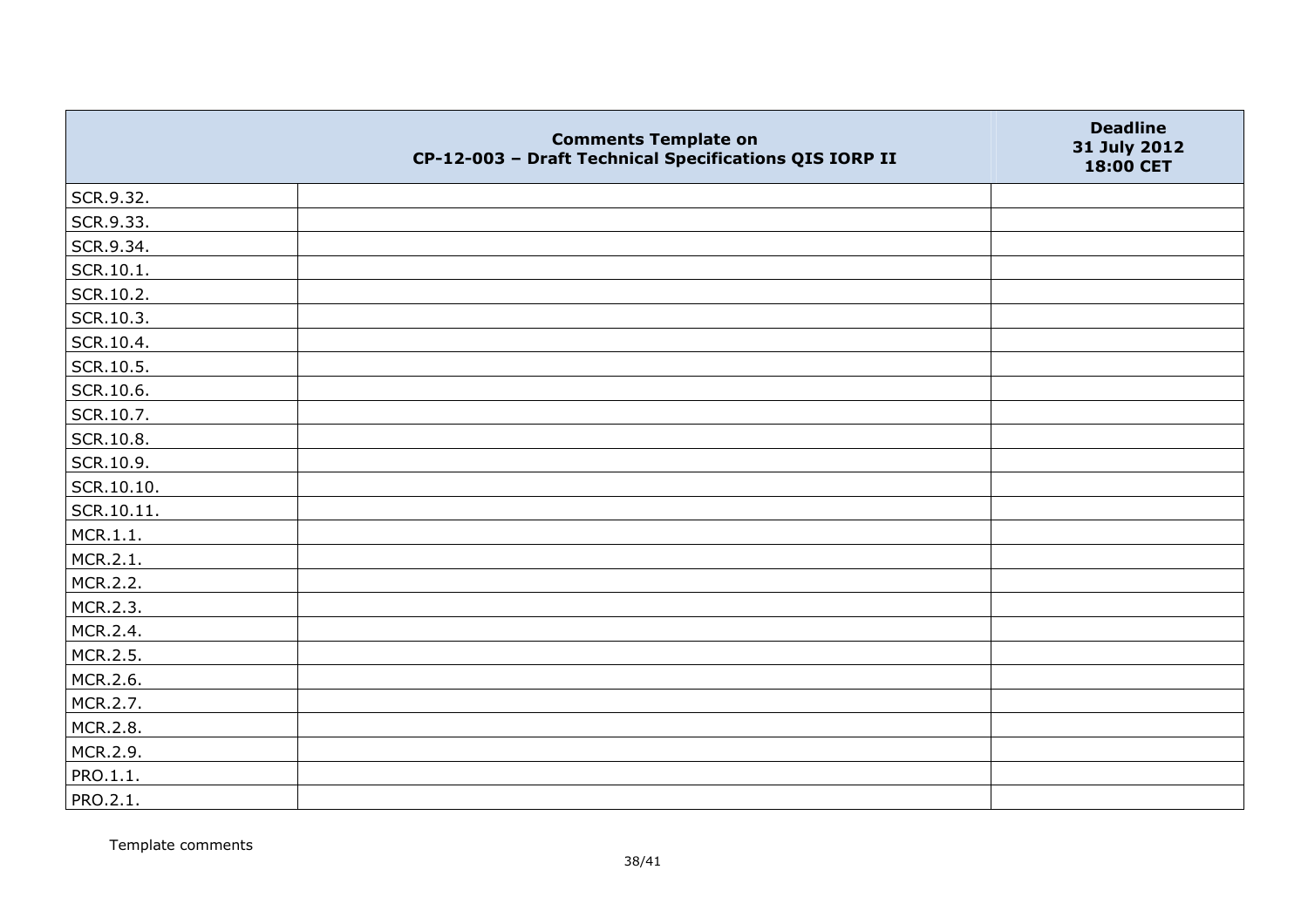|                 | <b>Comments Template on</b><br>CP-12-003 - Draft Technical Specifications QIS IORP II | <b>Deadline</b><br>31 July 2012<br>18:00 CET |
|-----------------|---------------------------------------------------------------------------------------|----------------------------------------------|
| PRO.2.2.        |                                                                                       |                                              |
| PRO.2.3.        |                                                                                       |                                              |
| PRO.2.4.        |                                                                                       |                                              |
| <b>PRO.2.5.</b> |                                                                                       |                                              |
| PRO.2.6.        |                                                                                       |                                              |
| PRO.3.1.        |                                                                                       |                                              |
| PRO.3.2.        |                                                                                       |                                              |
| PRO.3.3.        |                                                                                       |                                              |
| PRO.3.4.        |                                                                                       |                                              |
| PRO.3.5.        |                                                                                       |                                              |
| PRO.3.6.        |                                                                                       |                                              |
| PRO.3.7.        |                                                                                       |                                              |
| PRO.3.8.        |                                                                                       |                                              |
| PRO.3.9.        |                                                                                       |                                              |
| PRO.3.10.       |                                                                                       |                                              |
| PRO.3.11.       |                                                                                       |                                              |
| PRO.3.12.       |                                                                                       |                                              |
| PRO.3.13.       |                                                                                       |                                              |
| PRO.3.14.       |                                                                                       |                                              |
| PRO.3.15.       |                                                                                       |                                              |
| PRO.3.16.       |                                                                                       |                                              |
| PRO.3.17.       |                                                                                       |                                              |
| PRO.3.18.       |                                                                                       |                                              |
| PRO.3.19.       |                                                                                       |                                              |
| PRO.3.20.       |                                                                                       |                                              |
| PRO.3.21.       |                                                                                       |                                              |